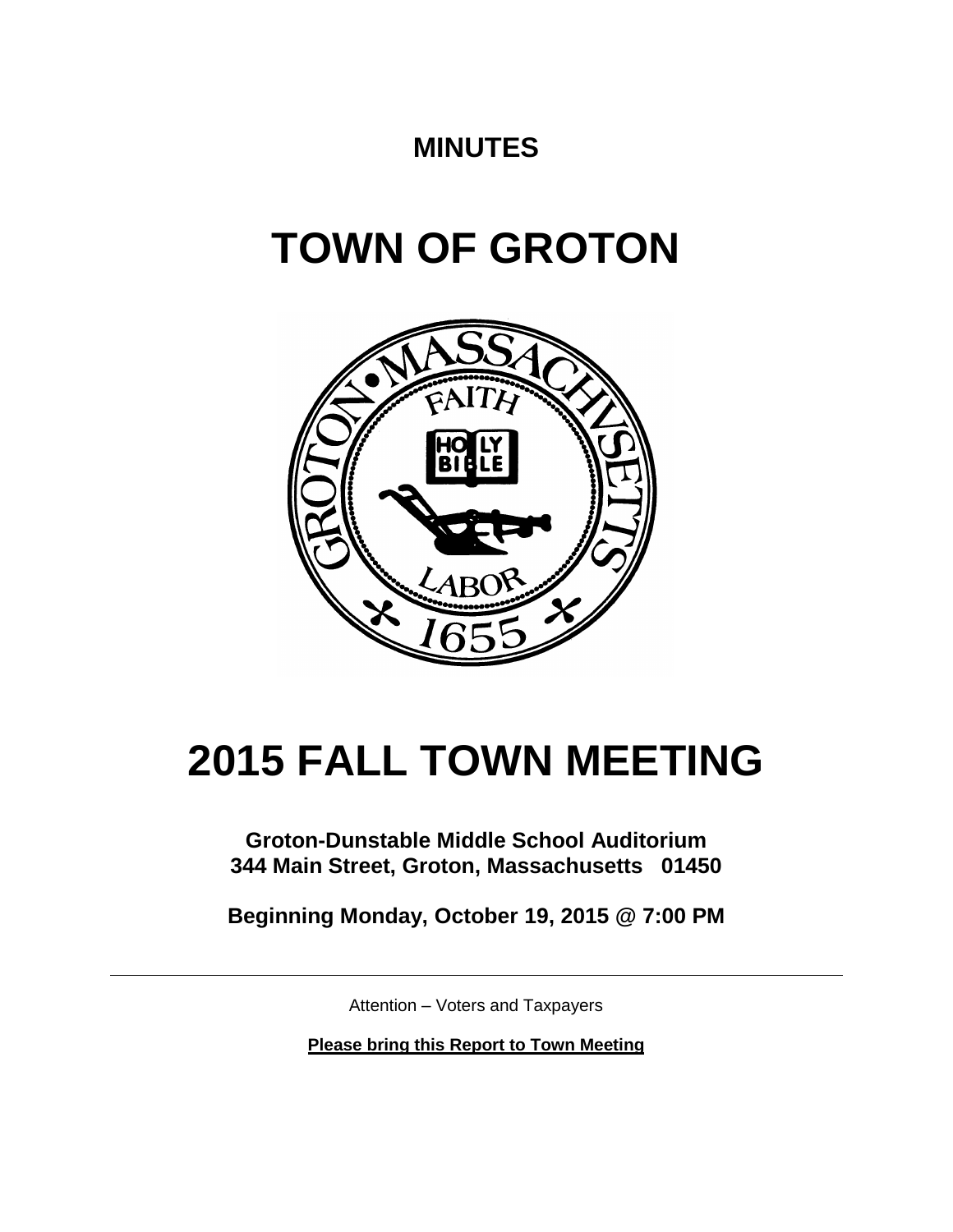

## **Town Meeting Access for Voters with Disabilities**

**Parking** – Universally accessible parking spaces are available in the parking lot in front of the Groton Dunstable Middle School South. There is a ramp providing access from the parking lot to the front door of the Middle School.

**Wheelchair Accessible & Companion Seating** – Wheelchair spaces, seating for people with mobility issues and companion seats are available in the center aisle on both sides of the auditorium.

**Sign Language** – A Sign Language Interpreter will be provided for the hearing impaired, upon request, at least one week prior to the meeting.

**Speaking at Town Meeting** – There will be volunteers available to bring hand-held microphones to voters who have mobility issues or cannot stand in line and wait at the microphones.

**Restrooms** – Accessible restrooms are available near the entrance to the auditorium.

**Transportation to Town Meeting** - The Council on Aging van will be available to Groton residents attending Town Meetings at no charge. All riders will be at the meeting prior to the start. However, the van will depart the school at 10 PM regardless of the status of the meeting. The van is wheelchair accessible. Your reservation can be made by calling the Senior Center at 978-448-1170. Seats will be filled on a first come, first serve basis.

**Questions or concerns** - If you or a member of your household has questions or would like to request a sign language interpreter, please contact ADA Coordinator Michelle Collette at Town Hall at 978 448-1105 at least one week before the Town Meeting.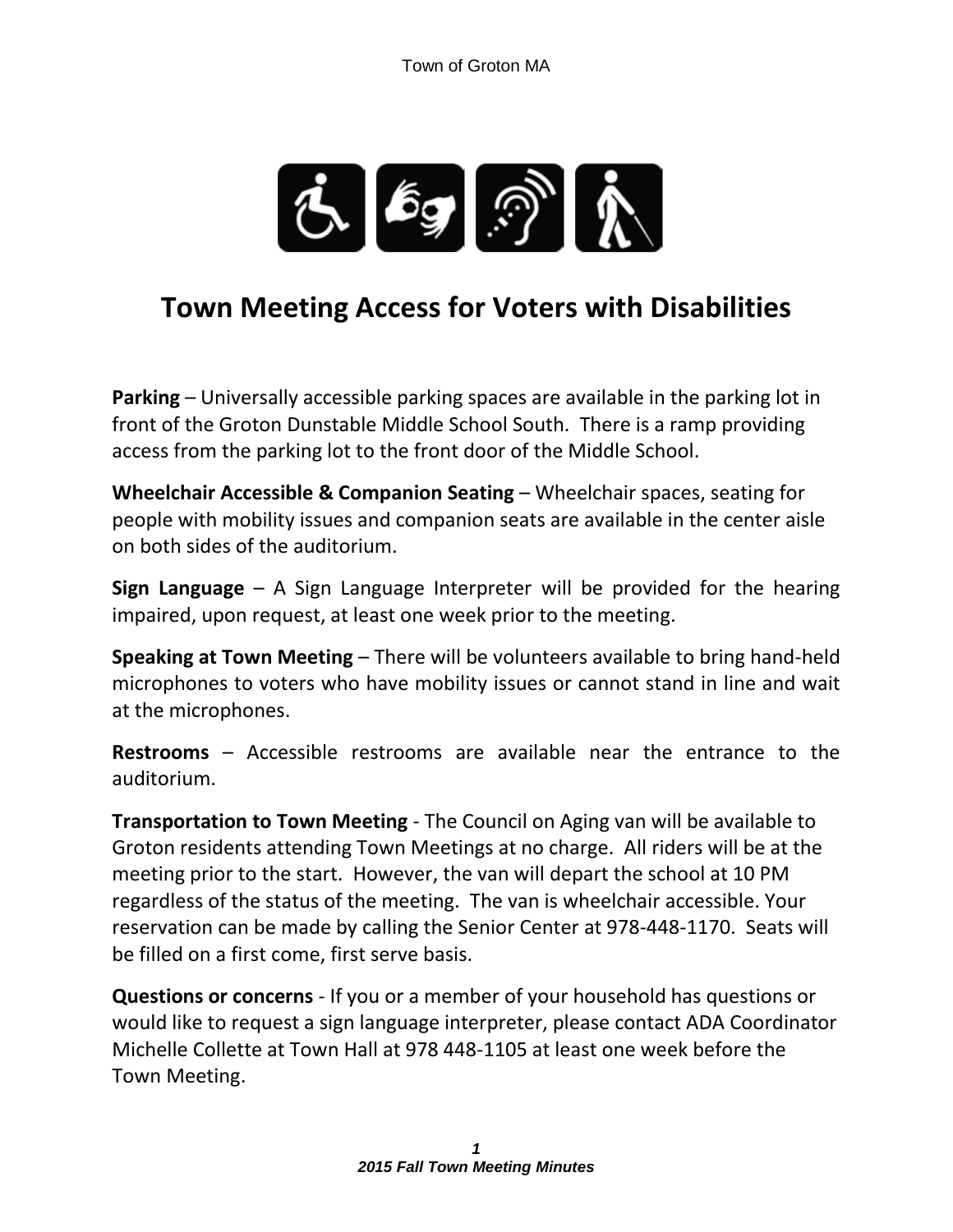#### **FALL TOWN MEETING WARRANT OCTOBER 19, 2015**

#### **Board of Selectmen: Finance Committee:**

Jack G. Petropoulos, Chairman Mark Bacon Joshua A. Degen Gary Green, Chairman Stuart M. Schulman, Clerk Barry Pease Peter S. Cunningham Robert Hargraves, Vice-Chair Anna Eliot **David Manugian** 

#### **Town Moderator: Deputy Moderator**

Jason Kauppi **Robert L. Gosselin, Sr.** Robert L. Gosselin, Sr.

Arthur Prest Bud Robertson

#### **Town Manager:**

Mark W. Haddad **Town Clerk:** Dawn Dunbar, Executive Assistant Michael Bouchard

#### **Proceedings:**

**The meeting was called to order at 7:04 PM on October 19, 2015. Moderator Jason Kauppi presided.**

#### **Eagle Scouts Pratt and Primm led the Pledge of Allegiance.**

#### **Reports:**

#### **Library Trustees – Jane Allen**

Ms. Allen reported that the Library survey received an excellent response, and that the Library organization is looking to implement many of the suggestions. A similar survey five years ago resulted in many changes including joining a library lending organization, increased hours and allowing coffee and beverages. She concluded by promoting the use of the Groton Public Library.

#### **Charter Review Committee – Michael Manugian**

Mr. Manugian provided the Meeting with a status update. He stated that there were 225 submissions for consideration. He also explained how people can participate with the Committee.

#### **It was moved and seconded that the warrant was duly posted. The reading of the warrant was waived by unanimous vote.**

**There is no quorum requirement for this Annual Town Meeting. 128 voters were present.**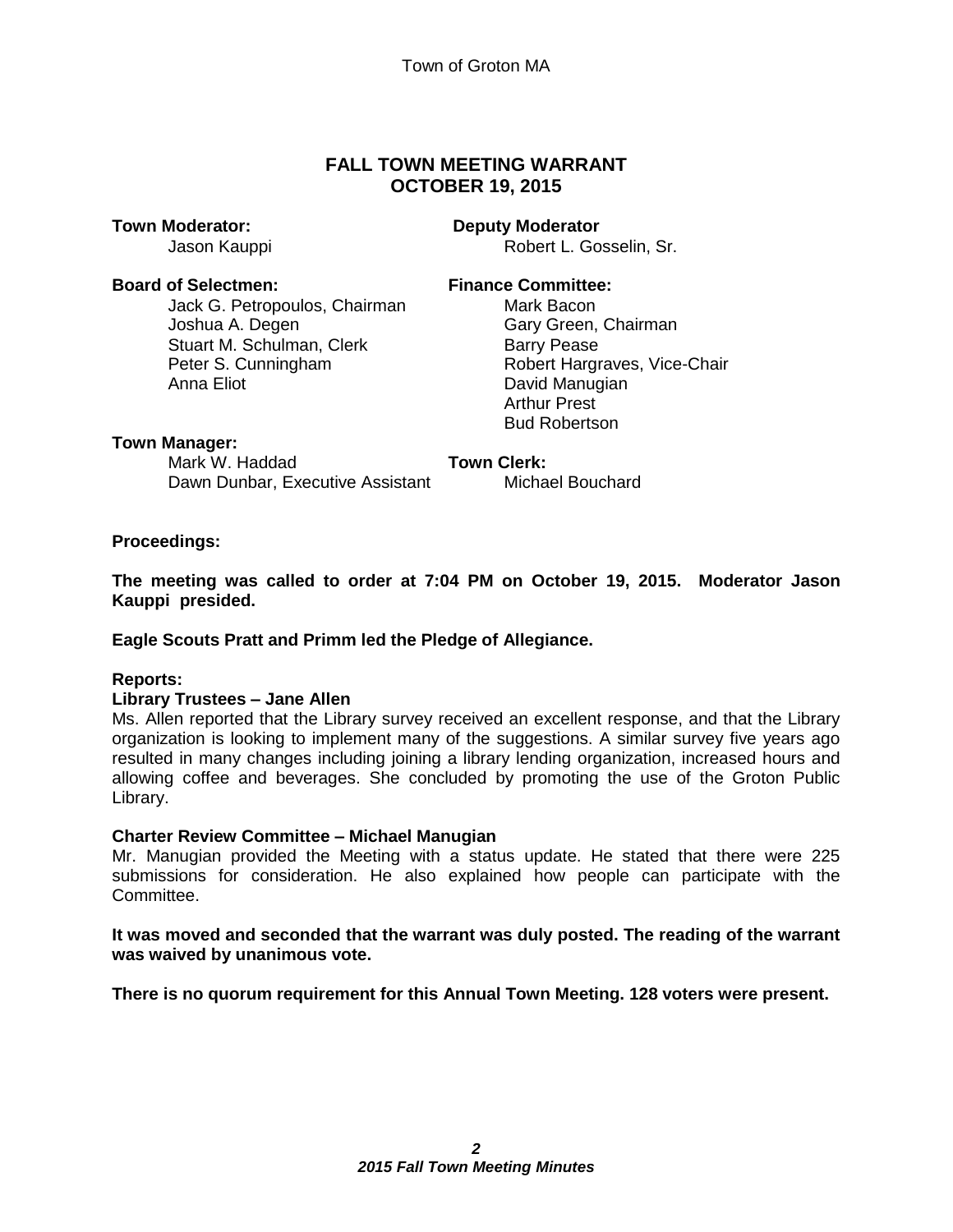Middlesex, ss. Commonwealth of Massachusetts To any Constable in the Town of Groton

Greetings:

In the name of the Commonwealth of Massachusetts, you are hereby required to notify and warn said inhabitants of the Town of Groton qualified to vote on Town affairs to assemble in the Groton-Dunstable Middle School Auditorium in said Town on Monday, the nineteenth day of October, 2015 at Seven O'clock in the evening, to consider the following:

#### *ARTICLE LISTINGS*

|                    |                                                                | <b>Town Meeting</b> |
|--------------------|----------------------------------------------------------------|---------------------|
|                    |                                                                | Action (1)          |
| <b>Article 1:</b>  |                                                                |                     |
| <b>Article 2:</b>  | Amend the Fiscal Year 2016 Town Operating Budget               |                     |
|                    | <b>General Government</b>                                      | P-A                 |
|                    | Protection or Persons and Property                             | P                   |
|                    | Department of Public Works                                     | P                   |
| <b>Article 3:</b>  |                                                                |                     |
| <b>Article 4:</b>  |                                                                |                     |
| <b>Article 5:</b>  | Offset the Tax Rate.                                           |                     |
| <b>Article 6:</b>  |                                                                |                     |
| <b>Article 7:</b>  |                                                                |                     |
| <b>Article 8:</b>  |                                                                |                     |
| Article 9:         | Extend Sewer System to Include 122 Old Ayer Road  P            |                     |
| Article 10:        |                                                                |                     |
| Article 11:        |                                                                |                     |
| <b>Article 12:</b> |                                                                |                     |
| <b>Article 13:</b> |                                                                |                     |
| <b>Article 14:</b> |                                                                |                     |
| <b>Article 15:</b> | Amend Chapter 196 "Signs" of the Code of the Town of Groton  P |                     |
|                    | Report of the Town Manager to the 2015 Fall Town Meeting       |                     |

Appendix A – Proposed Amendments to Chapter 196 "Signs"

- (1) Town Meeting Action Legend:
	- P Passed
	- P-A Passed as Amended
	- DNP Did Not Pass

Note: Refer to the minutes of the article for the exact Town Meeting action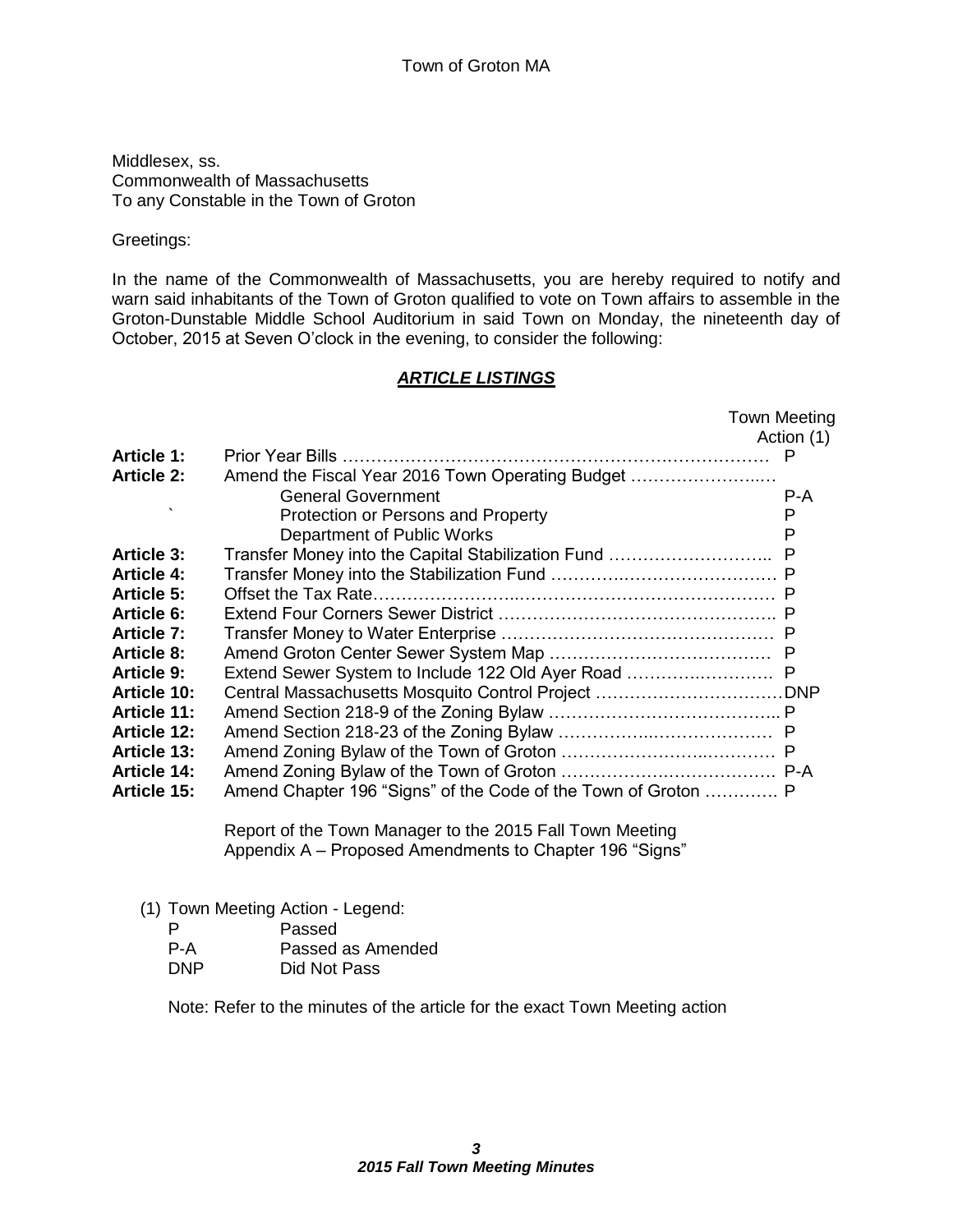#### *ARTICLE 1: PRIOR YEAR BILLS*

To see if the Town will vote to transfer from available funds a sum or sums of money for the payment of unpaid bills from prior fiscal years, or to take any other action relative thereto.

#### *BOARD OF SELECTMEN*

#### **Board of Selectmen:** *Recommended Unanimously* **Finance Committee:** *Recommended Unanimously*

**Summary:** *Town Meeting approval is required to pay bills from a prior fiscal year. A list of unpaid bills will be provided at Town Meeting.*

#### **Mover: John Petropoulos**

**MOTION:** I move that the Town vote to transfer from the Excess and Deficiency Fund (Free Cash) the sum of \$5,000 for the payment of the following bills of a prior fiscal year:

Turf Unlimited - \$5,000

Total **\$5,000** 

**Moved and Seconded Quantum of Town Meeting Vote: 4/5's Majority Vote on Article 1 – Main Motion: Passed by Unanimous Vote**

#### *ARTICLE 2: AMEND THE FISCAL YEAR 2016 TOWN OPERATING BUDGET*

To see if the Town will vote to amend the Fiscal Year 2016 Operating Budget as adopted under Article 8 of the April 27, 2015 Spring Town Meeting, and vote to raise and appropriate and/or transfer from available funds a sum or sums of money as may be necessary to defray the expenses of the Town for Fiscal Year 2016, or to take any other action relative thereto.

\_\_\_\_\_\_\_\_\_\_\_\_\_\_\_\_\_\_\_\_\_\_\_\_\_

#### *FINANCE COMMITTEE BOARD OF SELECTMEN TOWN MANAGER*

#### **Board of Selectmen:** *See Town Manager's Report in Back of Warrant for Recommendations* **Finance Committee:** *See Town Manager's Report in Back of Warrant for Recommendations*

**Summary:** *The Fiscal Year 2016 Town Operating Budget was approved at the 2015 Spring Town Meeting in April, 2015. Any changes to this Budget would have to be made prior to setting the tax rate. The purpose of this article is to make any necessary changes to balance the FY 2016 Operating Budget. Please see the Town Manager's Report contained in the back of this Warrant for an explanation outlining the proposed changes.*

#### **Mover: Joshua Degen**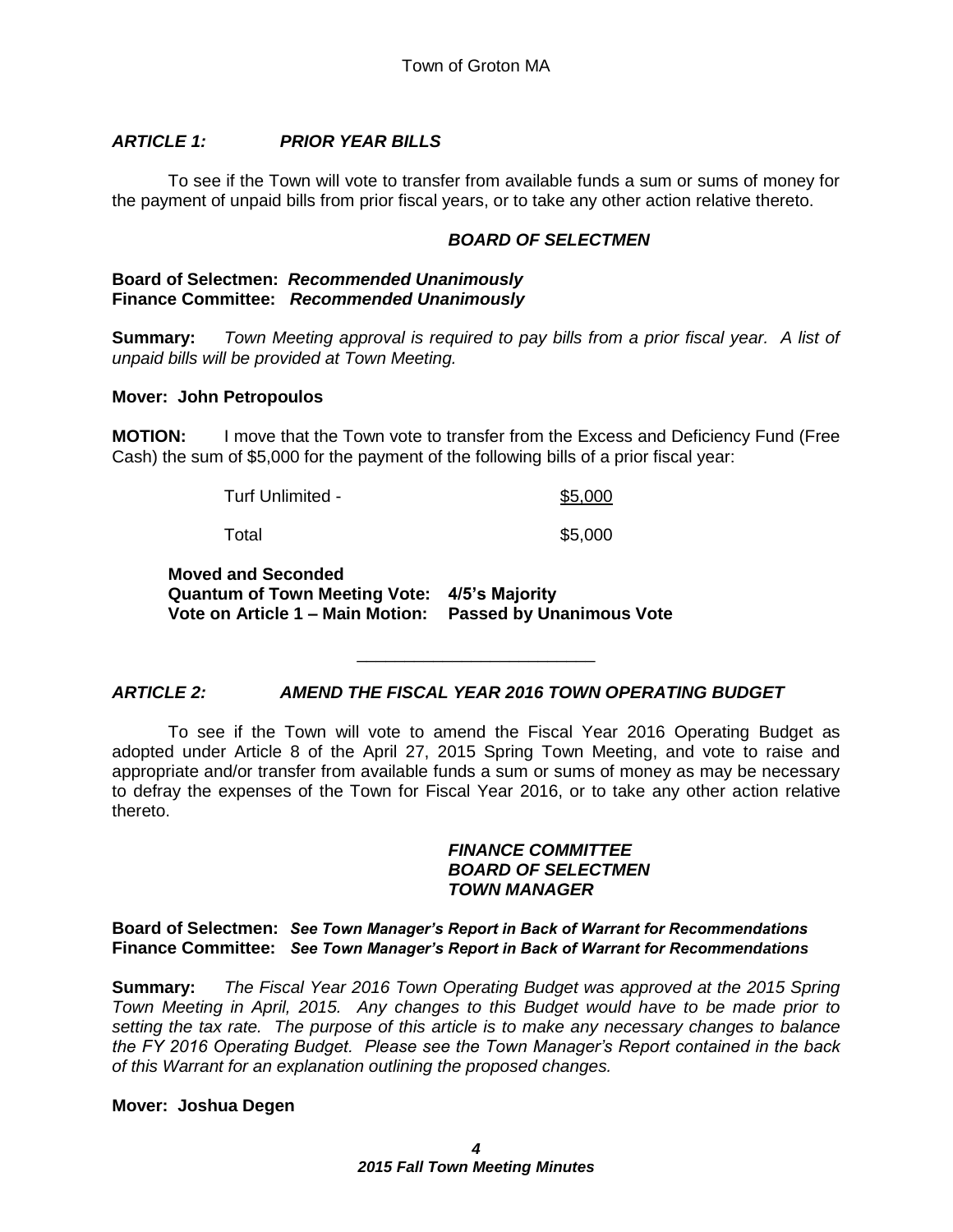**MOTION:** I move that the Town vote to amend the Fiscal Year 2016 Operating Budget, as adopted under Article 8 of the April 27, 2015 Spring Town Meeting, as follows, each line item to be considered as a separate appropriation for the purposes voted:

**MOTION – Article 2 - GENERAL GOVERNMENT:** By increasing the General Government Appropriation from \$1,926,434 to \$1,934,434 so as to: increase Line Item 1022 – "Board of Selectmen Expenses" by \$8,000, from \$2,000 to \$10,000; and to transfer from the Excess and Deficiency Fund (Free Cash) the sum of \$8,000 to fund said increase.

#### **Moved and Seconded Quantum of Town Meeting Vote: Majority**

**MOTION TO AMEND Article 2 – General Government (Mover: Greg Sheldon):** I move to amend the motion under General Government to read as follows:

"By increasing the General Government Appropriation from \$1,926,434 to \$1,939,434 so as to: increase Line item 1022 – "Board of Selectmen Expenses" by \$13,000 from \$2,000 to \$15,000; and to transfer from the Excess and Deficiency Fund (Free Cash( the sum of \$13,000 to fund said increase."

#### **Moved and Seconded Quantum: Majority**

#### **Discussion:**

 Mr. Sheldon explained that the request to increase the appropriation by an additional \$5,000 is to fund the study the impact of MGL Chapter 34 code regulations on the Prescott School building.

### **Vote on Motion to Amend Article 2 - General Government: Passed by Majority Vote**

#### **Vote on Article 2 - General Government: Passed by Unanimous Vote**

**MOTION Article 2 - PROTECTION OF PERSONS & PROPERTY:** By increasing the Protection of Persons and Property Appropriation from \$3,561,983 to \$3,621,983 so as to: increase Line Item 1302 – "Police Department Expenses" by \$60,000, from \$190,600 to \$250,600; and increase Line Item 1312 – "Fire Department Expenses" by \$20,000, from \$148,000 to \$168,000; and to transfer from the Excess and Deficiency Fund (Free Cash) the sum of \$60,000 to fund said increases.

\_\_\_\_\_\_\_\_\_\_\_\_\_\_\_\_\_\_\_\_\_\_\_\_\_

#### **Moved and Seconded Quantum: Majority**

#### **Discussion:**

 As detailed in the appended Town Manager's report, this transfer Is requested to complete repairs/renovations and to address new electrical repairs at the Police Station, deploy security systems at various town buildings and to fund callfirefighter recruiting and training.

#### **Vote on Article 2 – PROTECTION OF PERSONS AND PROPERTY:**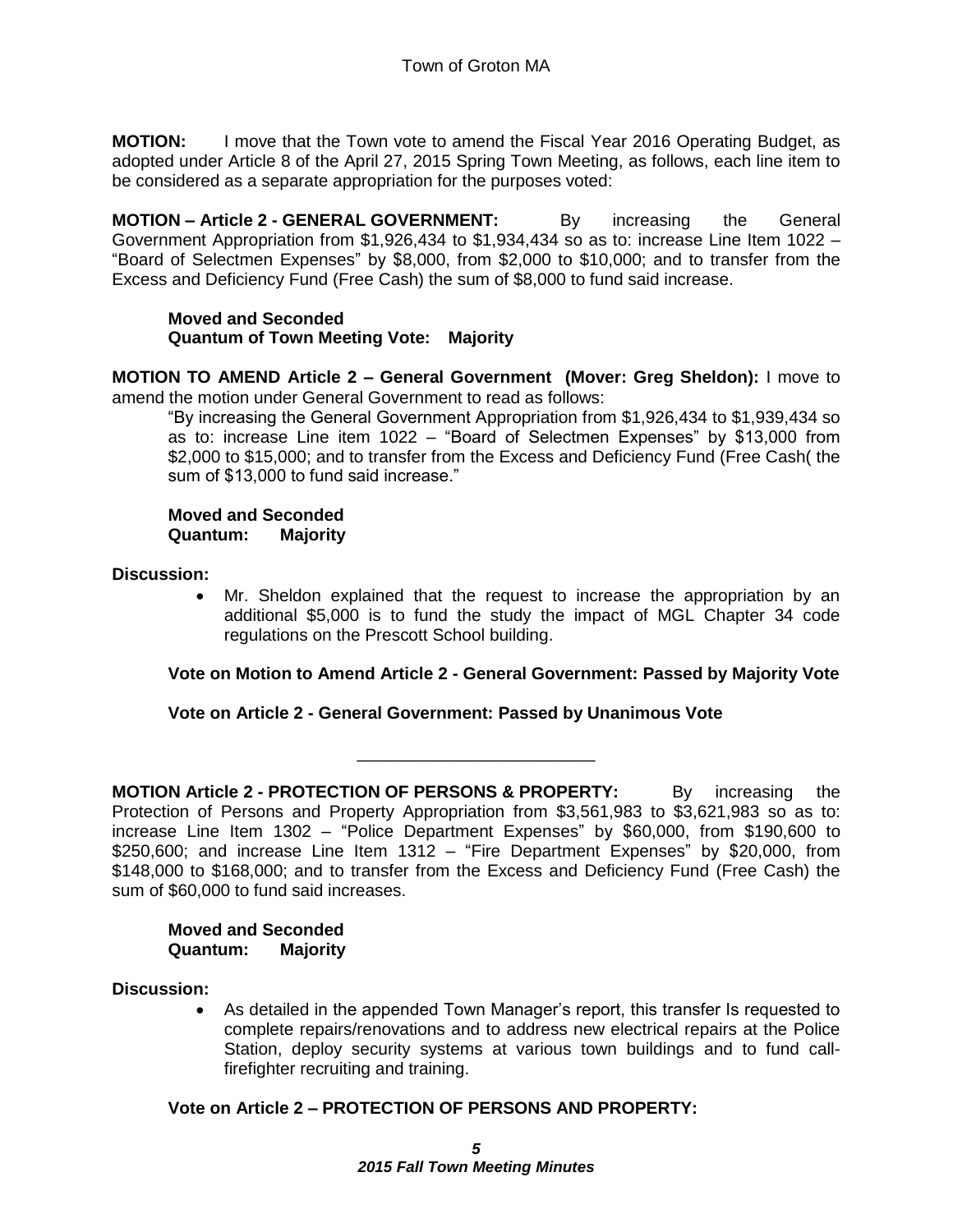\_\_\_\_\_\_\_\_\_\_\_\_\_\_\_\_\_\_\_\_\_\_\_\_\_

#### **Passed by Unanimous Vote**

**MOTION – Article 2 – DEPARTMENT OF PUBLIC WORKS:** By increasing the Department of Public Works Appropriation from \$2,094,007 to \$2,102,507 so as to increase Line Item 1540 – "Municipal Building and Property Maintenance Expenses" by \$8,500, from \$272,350 to \$280,850; and to transfer from the Excess and Deficiency Fund (Free Cash) the sum of \$8,500 to fund said increase.

#### **Moved and Seconded Quantum: Majority**

#### **Discussion:**

 A detailed explanation of the reason for this requested transfer is included in the appended Town Manager's Report.

#### **Vote on Article 2 – Department of Public Works: Passed by Majority Vote**

\_\_\_\_\_\_\_\_\_\_\_\_\_\_\_\_\_\_\_\_\_\_\_\_\_

#### *ARTICLE 3: TRANSFER MONEY INTO THE CAPITAL STABILIZATION FUND*

To see if the Town will vote to raise and appropriate and/or transfer from available funds a sum or sums of money to be added to the sum already on deposit in the Capital Stabilization Fund, or to take any other action relative thereto.

#### *BOARD OF SELECTMEN*

**Board of Selectmen:** *Recommended Unanimously* **Finance Committee:** *Recommended (6 In Favor, 1 Abstained – Pease)*

**Summary:** *The Fund has a balance of \$129,646. The financial management goal is to achieve and maintain a balance in the Capital Stabilization Fund equal to 1.5% of the total annual budget. The target amount for the Capital Stabilization Fund will be provided at Town Meeting.*

#### **Mover: Joshua Degen**

**MOTION:** I move that the Town vote to transfer the sum of \$425,000 from the Excess and Deficiency Fund (Free Cash) to be added to the sum already on deposit in the Capital Stabilization Fund.

**Moved and Seconded Quantum of Town Meeting Vote: 2/3's Majority Vote on Article 3 Main Motion: Passed by Unanimous Vote**

\_\_\_\_\_\_\_\_\_\_\_\_\_\_\_\_\_\_\_\_\_\_\_\_\_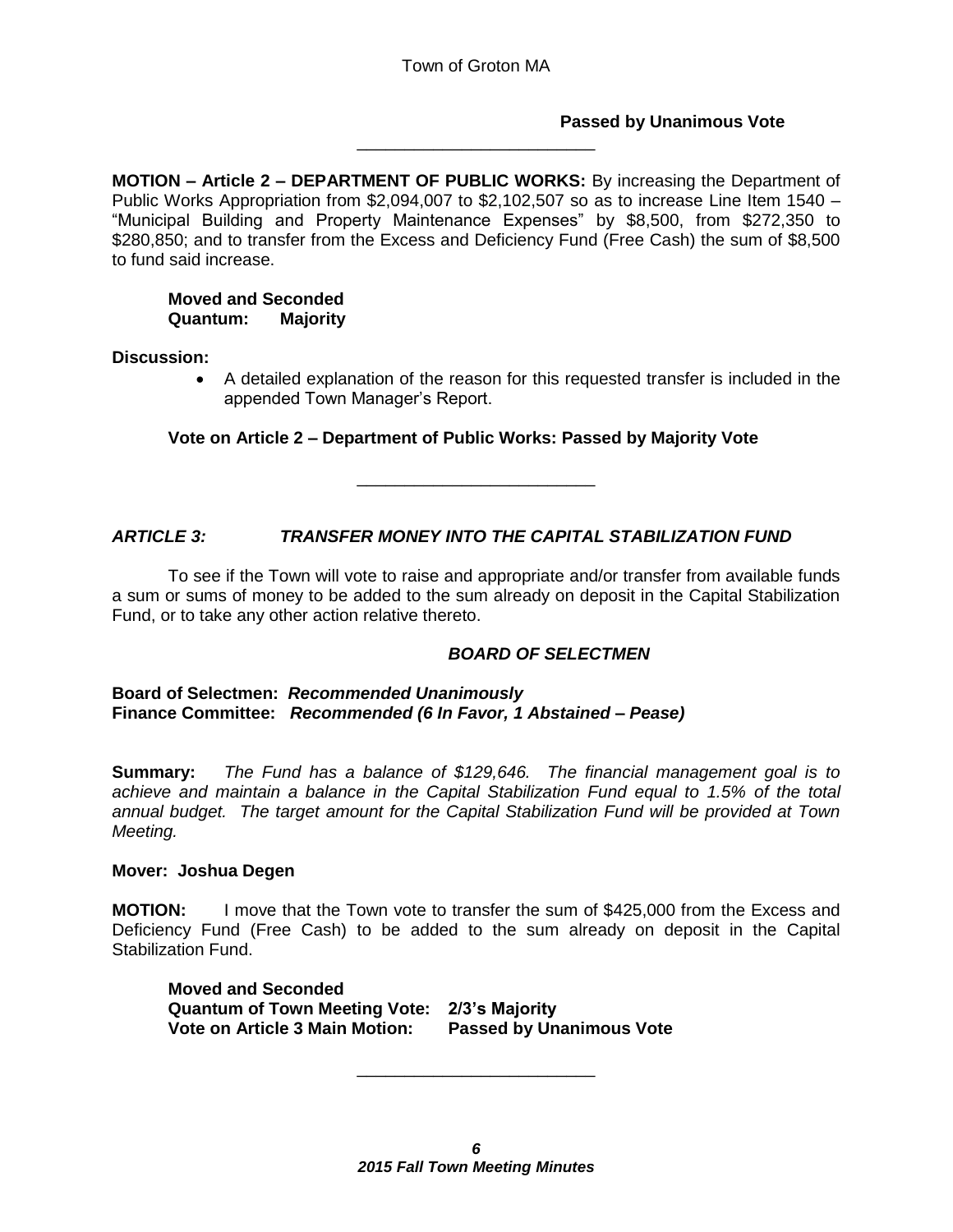#### *ARTICLE 4: TRANSFER MONEY INTO THE STABILIZATION FUND*

To see if the Town will vote to raise and appropriate and/or transfer from available funds a sum or sums of money to be added to the sum already on deposit in the Stabilization Fund, or to take any other action relative thereto.

#### *BOARD OF SELECTMEN*

#### **Board of Selectmen:** *Recommended Unanimously* **Finance Committee:** *Recommended Unanimously*

**Summary:** *The balance in this fund is \$1.64 million. The financial management goal is to achieve and maintain a balance in the Stabilization Fund equal to 5% of the total annual budget. The target amount for the Stabilization Fund will be provided at Town Meeting.*

#### **Mover: Joshua Degen**

**MOTION:** I move that the Town vote to transfer the sum of \$32,000 from the Excess and Deficiency Fund (Free Cash) to be added to the sum already on deposit in the Stabilization Fund.

**Moved and Seconded Quantum of Town Meeting Vote: 2/3's Majority Vote on Article 4 – Main Motion: Passed by Unanimous Vote**

### *ARTICLE 5: OFFSET THE TAX RATE*

To see if the Town will vote to transfer a sum of money from the General Excess and Deficiency Fund (Free Cash) or from other available funds for the purpose of affecting the tax rate for the period beginning July 1, 2015, or to take any other action relative thereto.

\_\_\_\_\_\_\_\_\_\_\_\_\_\_\_\_\_\_\_\_\_\_\_\_\_

#### *BOARD OF SELECTMEN*

#### **Board of Selectmen:** *Recommended Unanimously* **Finance Committee:** *Recommended Unanimously*

**Summary:** *The intent of this article is to use a portion of Free Cash or General Stabilization Fund monies as a funding source for the FY 2016 Budget in order to lower the amount of money required to be raised from taxes or to balance a deficit budget. The amount of Free Cash and General Stabilization Fund monies available for appropriation will be provided at Town Meeting.*

#### **Mover: John Petropoulos**

**MOTION:** I move that the Town vote to transfer the sum of \$200,000 from the Excess and Deficiency Fund (Free Cash) for the purpose of affecting the tax rate for the period beginning July 1, 2015.

#### **Moved and Seconded**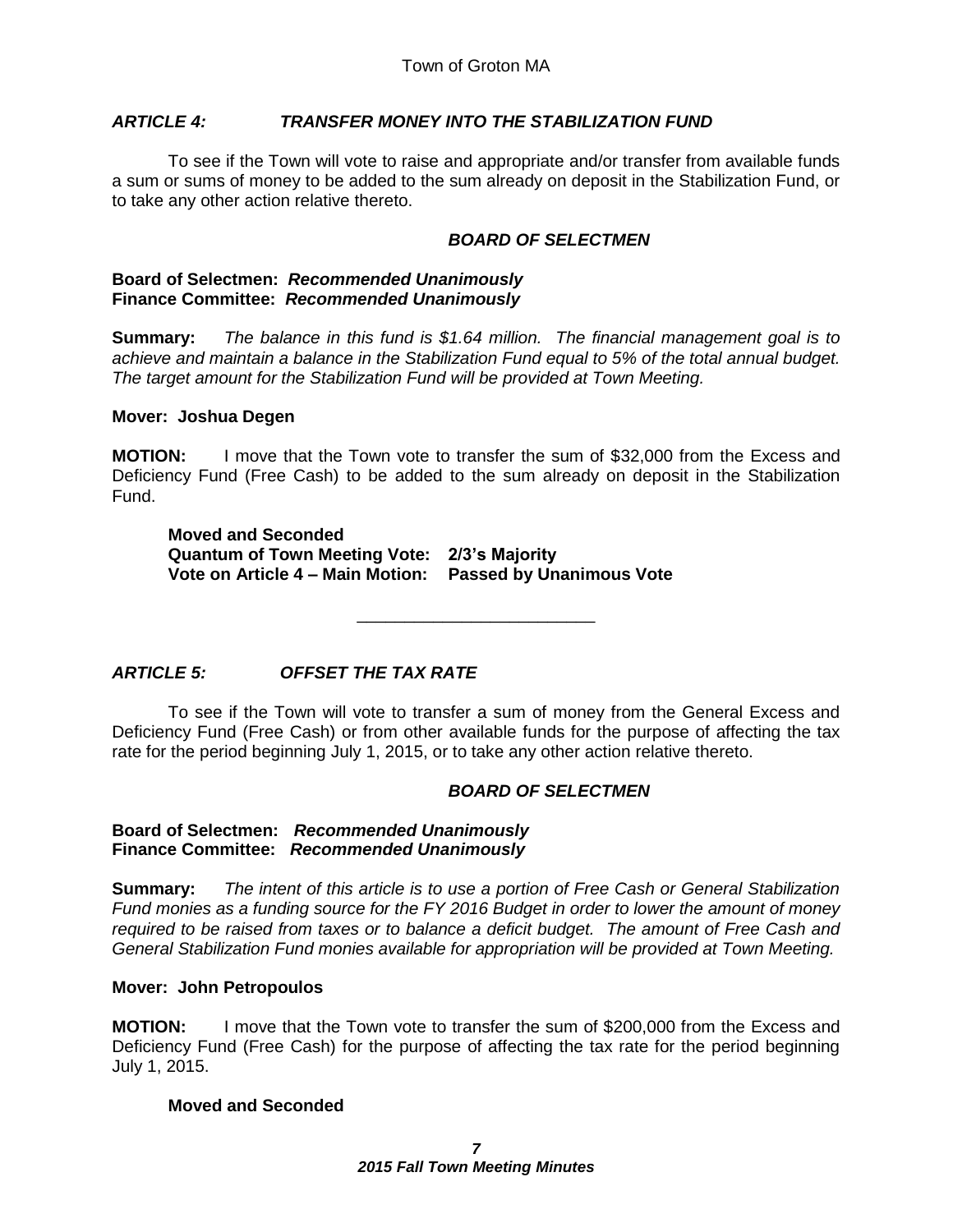#### Town of Groton MA

\_\_\_\_\_\_\_\_\_\_\_\_\_\_\_\_\_\_\_\_\_\_\_\_\_

#### **Quantum of Town Meeting Vote: Majority Vote on Article 5 – Main Motion: Passed by Majority Vote**

#### *ARTICLE 6: EXTEND FOUR CORNERS SEWER DISTRICT*

To see if the Town will vote to extend the "Four Corners Sewer District", as established by the vote under Article 12 of the 2015 Spring Town Meeting, to include the property shown on Groton Assessors' Maps as Lot 120-2-40 and more particularly shown as Lot 1C-5 on the plan entitled "Rocky Hill Subdivision Lay Out Plan" by R. Wilson and Associates, dated April 20, 2005, a copy of which is on file in the Town Clerk's Office, provided that all costs of designing, laying, and construction of the connection and any General Benefits Facility Charge are paid by the owner of the property benefited thereby, or to take any other action relative thereto.

#### *BOARD OF SELECTMEN*

#### **Board of Selectmen:** *Recommended Unanimously* **Finance Committee:** *No Position*

**Summary:** *When the Spring Town Meeting voted to create the Four Corners Sewer District, it also approved funding for the submission of a MassWorks Development Grant to pay for the construction. During the compilation of the Town's Grant Application, it was determined that adding a housing component would make the application more viable. To that end, the Town had previously approved a 55 and Older Development on the parcel referenced in this Warrant Article. Adding this parcel to the Four Corners Sewer District enhances the Town's Grant application. The Developer of this Housing Development has agreed to pay all cost associated with adding this parcel to the District in a Public/Private Partnership that will also enhance the Town's Grant Application. This article seeks to amend the original district by adding this parcel.*

#### **Mover: Anna Eliot**

**MOTION:** I move that the Town vote to extend the "Four Corners Sewer District", as established by the vote under Article 12 of the 2015 Spring Town Meeting, to include the property shown on Groton Assessors' Maps as Lot 120-2-40 and more particularly shown as Lot 1C-5 on the plan entitled "Rocky Hill Subdivision Lay Out Plan" by R. Wilson and Associates, dated April 20, 2005, a copy of which is on file in the Town Clerk's Office, provided that all costs of designing, laying, and construction of the connection and any General Benefits Facility Charge are paid by the owner of the property benefited thereby.

#### **Moved and Seconded Quantum of Town Meeting Vote: Majority**

#### **Discussion:**

- Q: Does allowing a residential connection to the system (proposed for commercial use) set a precedent for other residential requests?
	- $\circ$  R: Future additions, if any, would need to be approved by Town Meeting.
- A concern was expressed that this project is being proposed in a piecemeal way.
- Q: Mr. Lyman As proposed the Four Corners Sewer will pass be Groton Housing Authority property, should that septic system fail, could the property be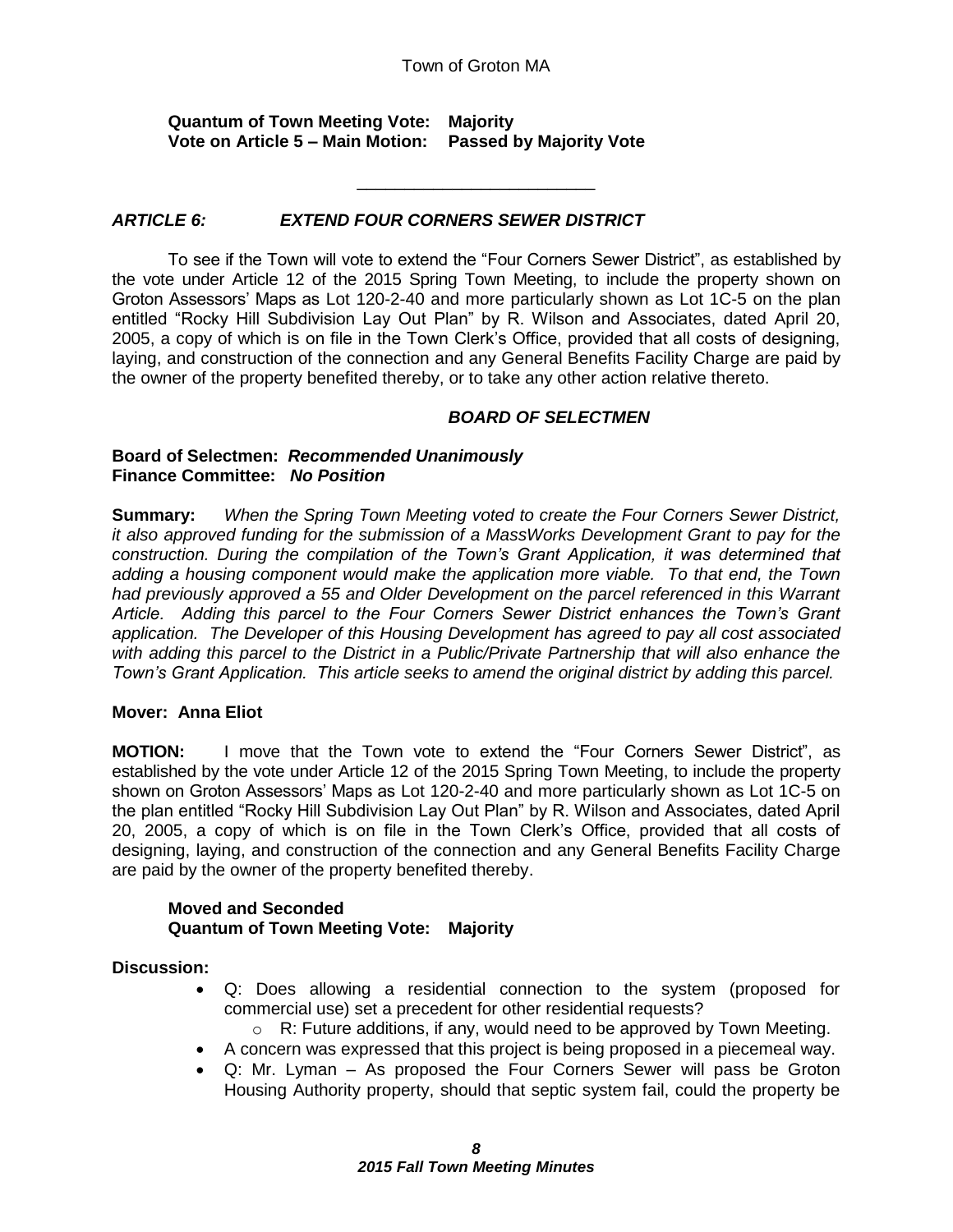connected to the sewer? This issue would not be anticipated for another 20 years.

- $\circ$  R: Only by a vote of Town Meeting. If approved, all costs would be borne by the Groton Housing Authority.
- Q: Mr. Eklof Is the "55 and Older" development contingent upon receiving a sewer connection?
	- o R: No. The developer is expected to proceed in any event.
- Mr. Haddad commented that state officials recommended a residential component of the grant application to make the application as viable as possible. No town monies are involved in the construction of the sewer line.

#### **Vote on Article 6 – Main Motion: Passed by Majority Vote**

#### *ARTICLE 7: TRANSFER MONEY TO WATER ENTERPRISE FUND*

To see if the Town will vote to authorize the Groton Water Department to transfer a sum or sums of money from the Water Enterprise Fund Surplus to the Fiscal Year 2016 Water Department Operating Budget, or to take any other action relative thereto.

\_\_\_\_\_\_\_\_\_\_\_\_\_\_\_\_\_\_\_\_\_\_\_\_\_

#### *BOARD OF WATER COMMISSIONERS*

#### **Board of Selectmen:** *Recommended Unanimously* **Finance Committee:** *Recommended Unanimously* **Water Commission:** *Recommended Unanimously*

**Summary:** *This Article requests funding from the Water Enterprise Fund Surplus to the Fiscal Year 2016 Water Department's General Expense for Engineering Services related to the Electrical Upgrades and Pump and Motor Improvements at the Whitney Pond Well. The final amount needed will be presented to the Fall Town Meeting.*

#### **Mover: Thomas Orcutt**

**MOTION A:** I move that the Town vote to transfer the sum of \$0 from the Water Enterprise Fund Surplus a sum or sums of money from the Water Enterprise Fund Surplus to the Fiscal Year 2016 Water Department Operating Budget.

**MOTION B:** I move that Article 7 be indefinitely postponed.

#### **Moved and Seconded Quantum of Town Meeting Vote: Majority**

**Discussion:**

 Mr. Orcutt stated that the Water Commission was not ready to go forward with the project at this time

**Vote on Article 7 – Motion B: Passed by Unanimous Vote**

\_\_\_\_\_\_\_\_\_\_\_\_\_\_\_\_\_\_\_\_\_\_\_\_\_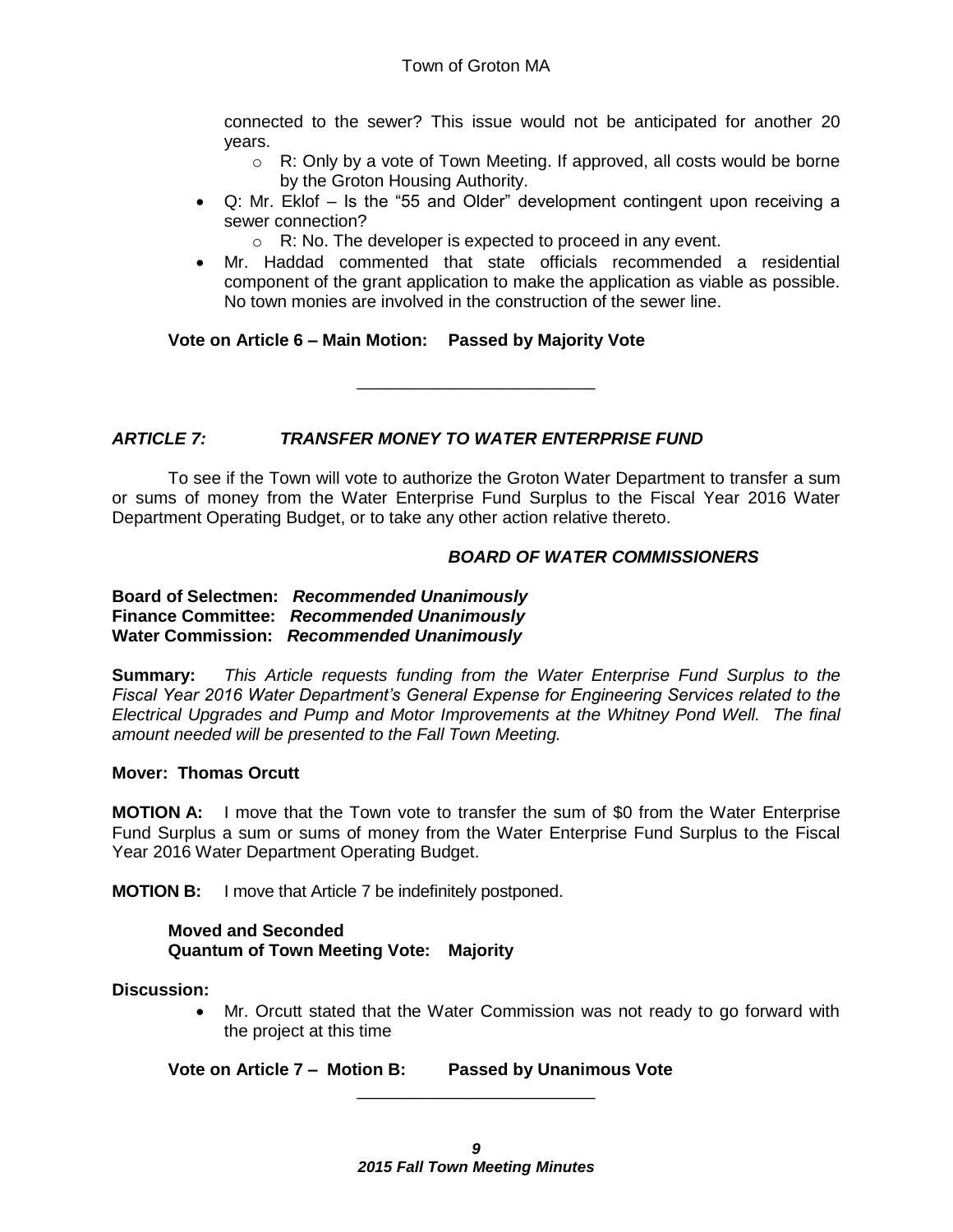#### *ARTICLE 8: AMEND GROTON CENTER SEWER SYSTEM MAP*

To see if the Town will vote to approve amendments to the plan entitled "Town of Groton Sewer System" showing the Groton Center Sewer System, which was established by a vote of the Special Town Meeting of February 6, 1989 under Article 7, which plan is referred to in section 190-3 of the Groton Code, or to take any other action relative thereto.

#### *BOARD OF SEWER COMMISSIONERS*

#### **Board of Selectmen:** *Recommended Unanimously* **Finance Committee:** *No Position* **Sewer Commission:** *Recommended Unanimously*

**Summary:** *This article is to approve minor changes/corrections to the Groton Center Sewer District Map that from time to time requires clarification. This article does not seek to add any new parcels to the District.*

#### **Mover: Thomas Orcutt**

**MOTION:** I move that the Town vote to approve amendments to the plan entitled "Town of Groton Sewer System" showing the Groton Center Sewer System, which was established by a vote of the Special Town Meeting of February 6, 1989 under Article 7, and amend the first sentence of section 190-3 of the Groton Code so that it reads as follows:

There is hereby established within the Town a sewer system entitled "Groton Center Sewer System" comprised of land situated in a geographical area bounded and described on a plan entitled "Sewer District Groton, MA" by Environmental Partners Group dated August 2015, on file with the office of the Town Clerk.

#### **Moved and Seconded Quantum of Town Meeting Vote: Majority**

#### **Discussion:**

 Mr. Orcutt stated that this was a housekeeping article. No new parcels are being added to the system with this article.

#### **Vote on Article 8 – Main Motion: Passed by Unanimous Vote**

#### *ARTICLE 9: EXTEND SEWER SYSTEM TO INCLUDE 122 OLD AYER ROAD*

\_\_\_\_\_\_\_\_\_\_\_\_\_\_\_\_\_\_\_\_\_\_\_\_\_

To see if the Town will vote to extend the "Groton Center Sewer System," as established by the vote of the Special Town Meeting of February 6, 1989, under Article 7, to include the property shown on Assessors' Lot 222-55 (122 Old Ayer Rd), such extension to be only for the exclusive use of the property currently shown on Groton Assessors' Maps as Lot 222-55, which is proposed to be used and occupied by Indian Hill Music, Inc., and on the condition that, and only for as long as said property is used as a music education and performance center by Indian Hill Music, Inc. or its successors or assigns; otherwise, the system extension shall terminate and be null and void; and provided that all costs of designing, laying, and construction of the extension and any associated connection and the cost of additional capacity and the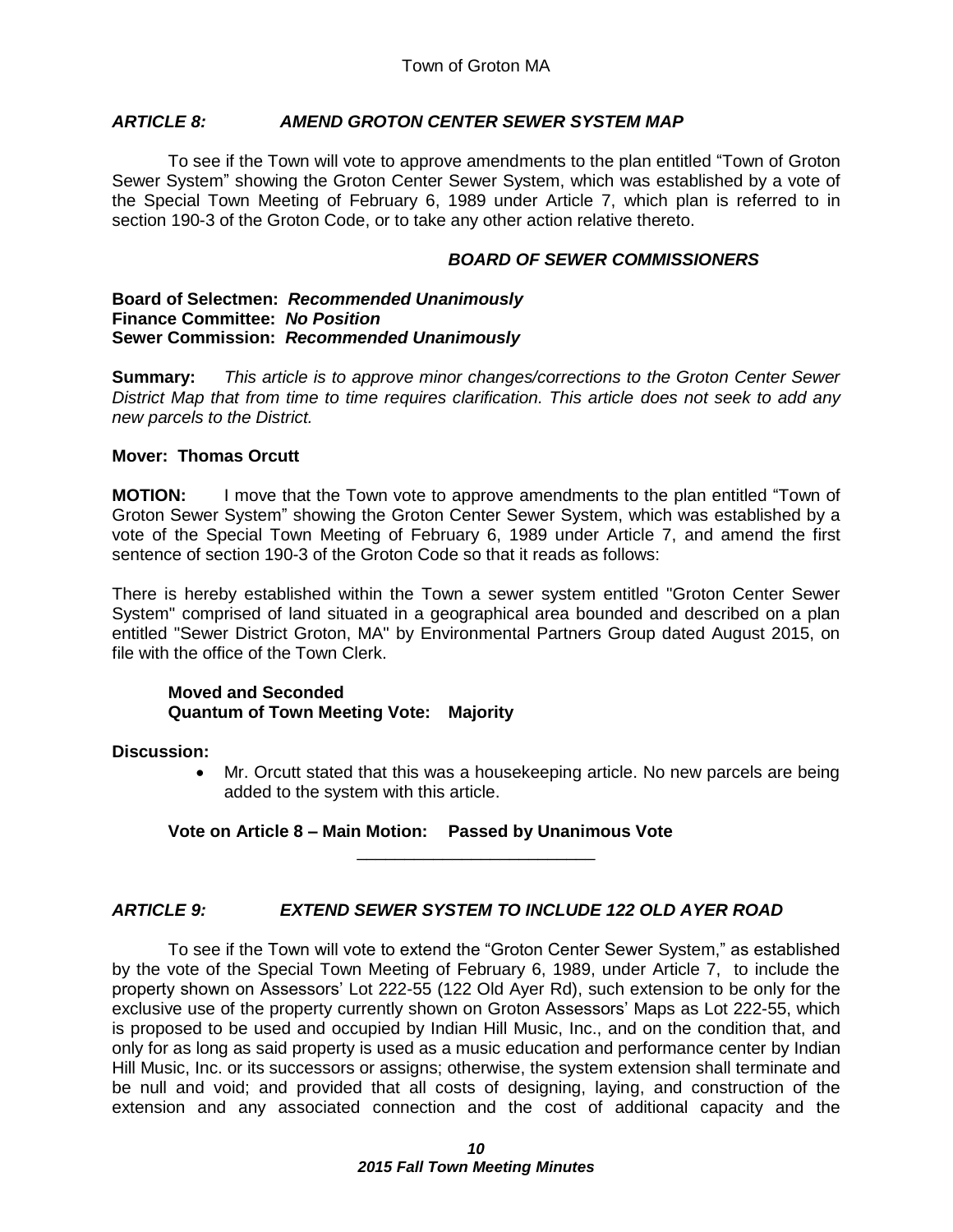proportionate share of any General Benefit Facilities, and all other costs associated therewith, are paid by the owner of the property benefited thereby, whether by the assessment of betterments or otherwise, or to take any other action relative thereto.

#### *BOARD OF SELECTMEN*

#### **Board of Selectmen:** *Recommended (4 In Favor, 1 Abstained - Schulman)* **Finance Committee:** *No Position*

**Summary:** *This article requests authorization from the Town Meeting to extend the Center Sewer System to include 122 Old Ayer Road in order to provide for Indian Hill Music's use. This extension, if approved, will provide sewer capacity for the exclusive use of Indian Hill Music. Should Indian Hill Music not relocate to this location, the extension of the Center Sewer System will be rescinded.*

#### **ARTICLE 9: EXTEND SEWER SYSTEM/122 OLD AYER RD Mover: John Petropoulos**

**MOTION A:** I move that the Town vote to extend the "Groton Center Sewer System" to include the property shown on Assessors' Lot 222-55 (122 Old Ayer Rd), as printed in the warrant for this Town Meeting.

**MOTION B:** I move that Article 9 be indefinitely postponed.

#### **Moved and Seconded Quantum of Town Meeting Vote: Majority**

**Discussion:**

 The new owners of 122 Old Ayer Road, Indian Hill Music, are not ready to address this issue.

**Vote on Article 9 – Motion B: Passed by Unanimous Vote.**

#### **Article 10 was moved to be considered after Article 15**

**MOTION: (Mr. Weber)** – I move that Article 10 be postponed until after the completion or Article 15.

\_\_\_\_\_\_\_\_\_\_\_\_\_\_\_\_\_\_\_\_\_\_\_\_\_

\_\_\_\_\_\_\_\_\_\_\_\_\_\_\_\_\_\_\_\_\_\_\_\_\_

**Moved and Seconded Quantum: Majority Vote on Motion to Move Article 15 Until Completion of Article 15: Passed by Majority Vote. Seven voters did not contest the ruling of the Chair.**

*ARTICLE 11: AMEND SECTION 218-9 OF THE ZONING BYLAW*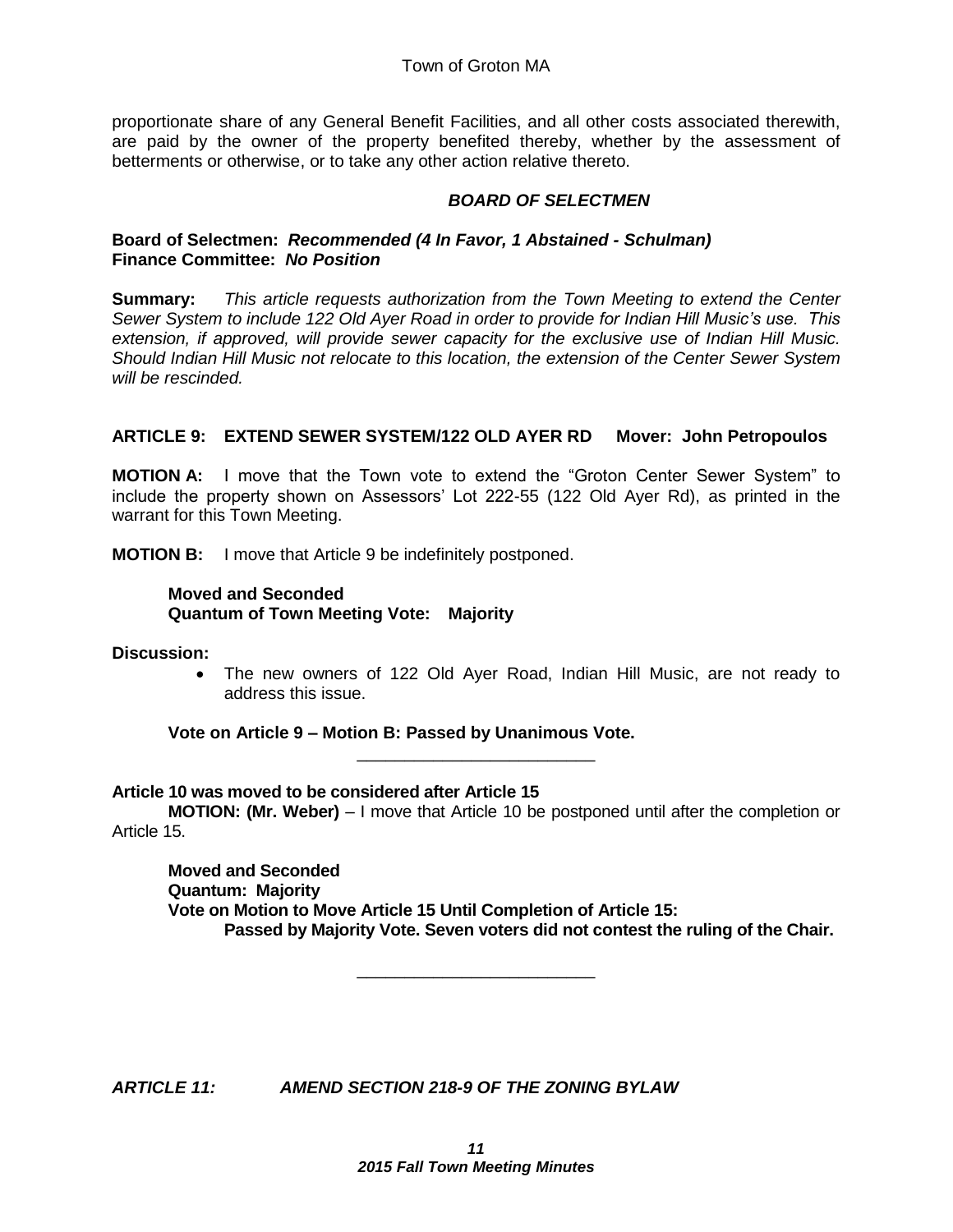To see if the Town will vote to amend the Code of the Town of Groton, Chapter 218 Zoning, as follows:

by striking out Section 218-9, Location of Districts, which reads as follows:

§218-9 Location of districts. Said districts are located and bounded as shown on a map entitled "Town of Groton, Massachusetts — Zoning Map," dated August 22, 2014, on file in the office of the Town Clerk. Said map, with the boundaries of the districts and all explanatory matter thereon, is hereby made a part of this chapter.

And inserting in its place:

§218-9 Location of districts. Said districts are located and bounded as shown on a map entitled "Town of Groton, Massachusetts — Zoning Map," as most recently amended by Town Meeting, on file in the office of the Town Clerk. Said map, with the boundaries of the districts and all explanatory matter thereon, is hereby made a part of this chapter.

or to take any other action relative thereto.

#### *PLANNING BOARD*

#### **Board of Selectmen:** *Recommended Unanimously* **Finance Committee:** *No Position* **Planning Board:** *Recommended Unanimously*

**Summary:** *The proposed amendment changes the reference to the Zoning Map by removing the revision date and by replacing it with, "*as most recently amended by Town Meeting*." The Zoning Map is revised whenever a property is rezoned by a 2/3 vote of Town Meeting, so the reference to Town Meeting vote will be more accurate.* 

#### **ARTICLE 11: AMEND SECTION 218-9 - ZONING BYLAW Mover: Carolyn Perkins**

**MOTION:** I move that the Town vote to amend the Code of the Town of Groton, Chapter 218 Zoning, as follows:

by striking out Section 218-9, Location of Districts, which reads as follows:

§218-9 Location of districts. Said districts are located and bounded as shown on a map entitled "Town of Groton, Massachusetts — Zoning Map," dated August 22, 2014, on file in the office of the Town Clerk. Said map, with the boundaries of the districts and all explanatory matter thereon, is hereby made a part of this chapter.

And inserting in its place:

§218-9 Location of districts. Said districts are located and bounded as shown on a map entitled "Town of Groton, Massachusetts — Zoning Map," as most recently amended by Town Meeting, on file in the office of the Town Clerk. Said map, with the boundaries of the districts and all explanatory matter thereon, is hereby made a part of this chapter.

#### **Moved and Seconded**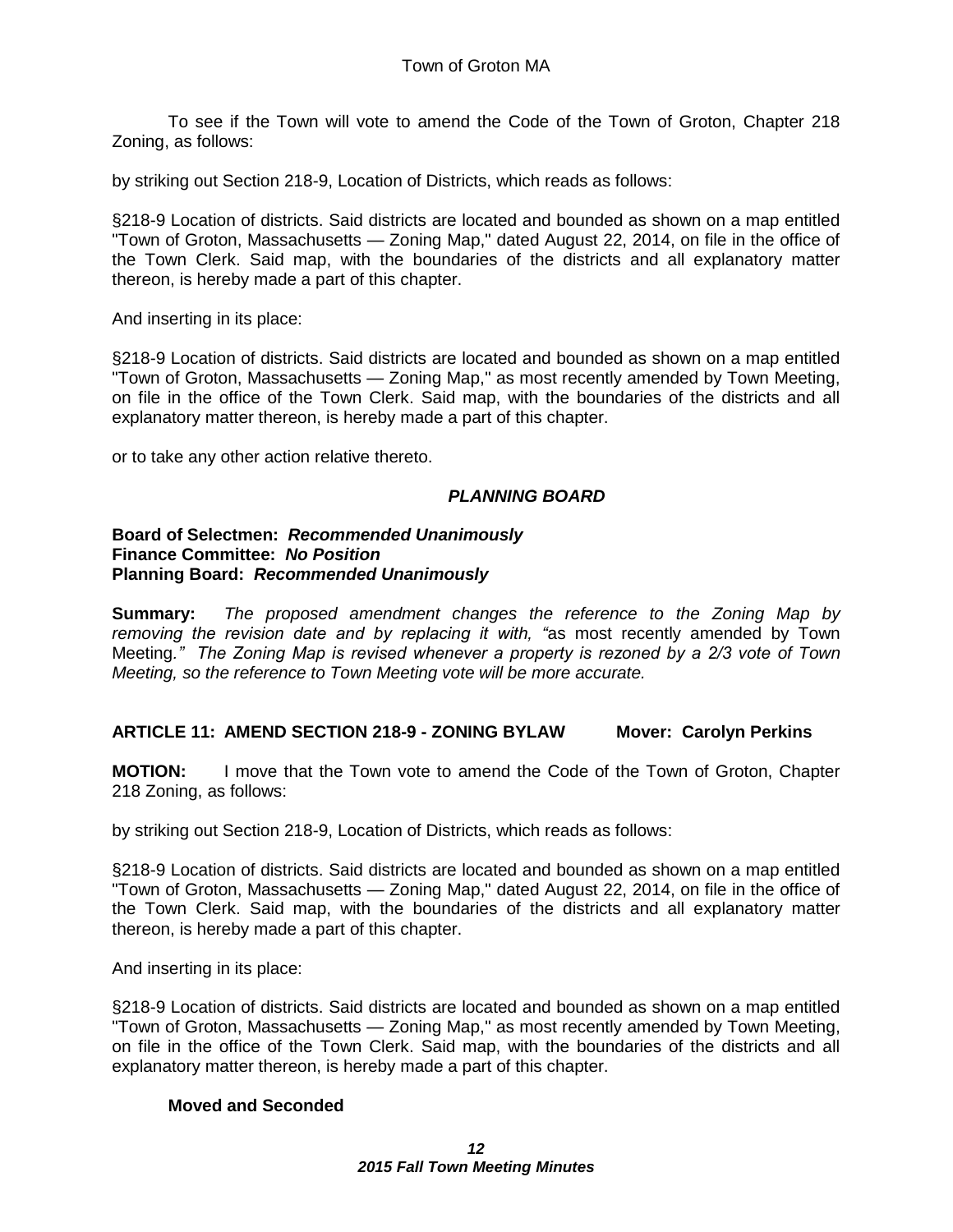#### **Quantum of Town Meeting Vote: 2/3's Majority**

#### **Discussion:**

- Planning Board Report: The Planning Board held a public hearing October 8, 2015 to consider the proposed zoning amendment described in Article 11 to modify the provisions of Section 218-9 Location of Districts. The Board voted unanimously to recommend adoption of the amendment to the Town Meeting.
- Article 11 allows administrative amendments to the Zoning Map based upon Town Meeting votes of zoning changes. Zoning maps cannot be changed until the zoning change is approved by Town Meeting. Without the authority provided by Article 11, Town Meeting is asked to approve zoning map changes at a future town meeting for changes approved in an earlier meeting.

**Vote on Article 11 – Main Motion: Passed by Unanimous Vote.**

### *ARTICLE 12: AMEND SECTION 218-23 OF THE ZONING BYLAW*

To see if the Town will vote to amend the Code of the Town of Groton, Chapter 218 Zoning, as follows:

\_\_\_\_\_\_\_\_\_\_\_\_\_\_\_\_\_\_\_\_\_\_\_\_\_

by deleting Section 218-23, "Off-street Parking and Loading," in its entirety and inserting in its place a new Section 218-23, "Off-street Parking and Loading," a copy of which is on file in the office of the Town Clerk.

or to take any other action relative thereto.

#### *PLANNING BOARD*

#### **Board of Selectmen:** *Recommended Unanimously* **Finance Committee:** *No Position* **Planning Board:** *Recommended Unanimously*

**Summary:** *The proposed amendment is a result of the Comprehensive Master Plan, Phase II Implementation, non-residential zoning provisions. The amendment to the parking requirements establishes minimum and maximum number of parking spaces per use and gross floor area (GFA). The Planning Board will continue to have the ability to waive parking requirements based upon special circumstances.*

#### **Mover: George Barringer**

**MOTION:** I move that the Town vote to amend the Code of the Town of Groton, Chapter 218 Zoning, as follows:

by deleting Section 218-23, "Off-street Parking and Loading," in its entirety and inserting in its place a new Section 218-23, "Off-street Parking and Loading," a copy of which is on file in the office of the Town Clerk.

**Moved and Seconded Quantum of Town Meeting Vote: 2/3's Majority**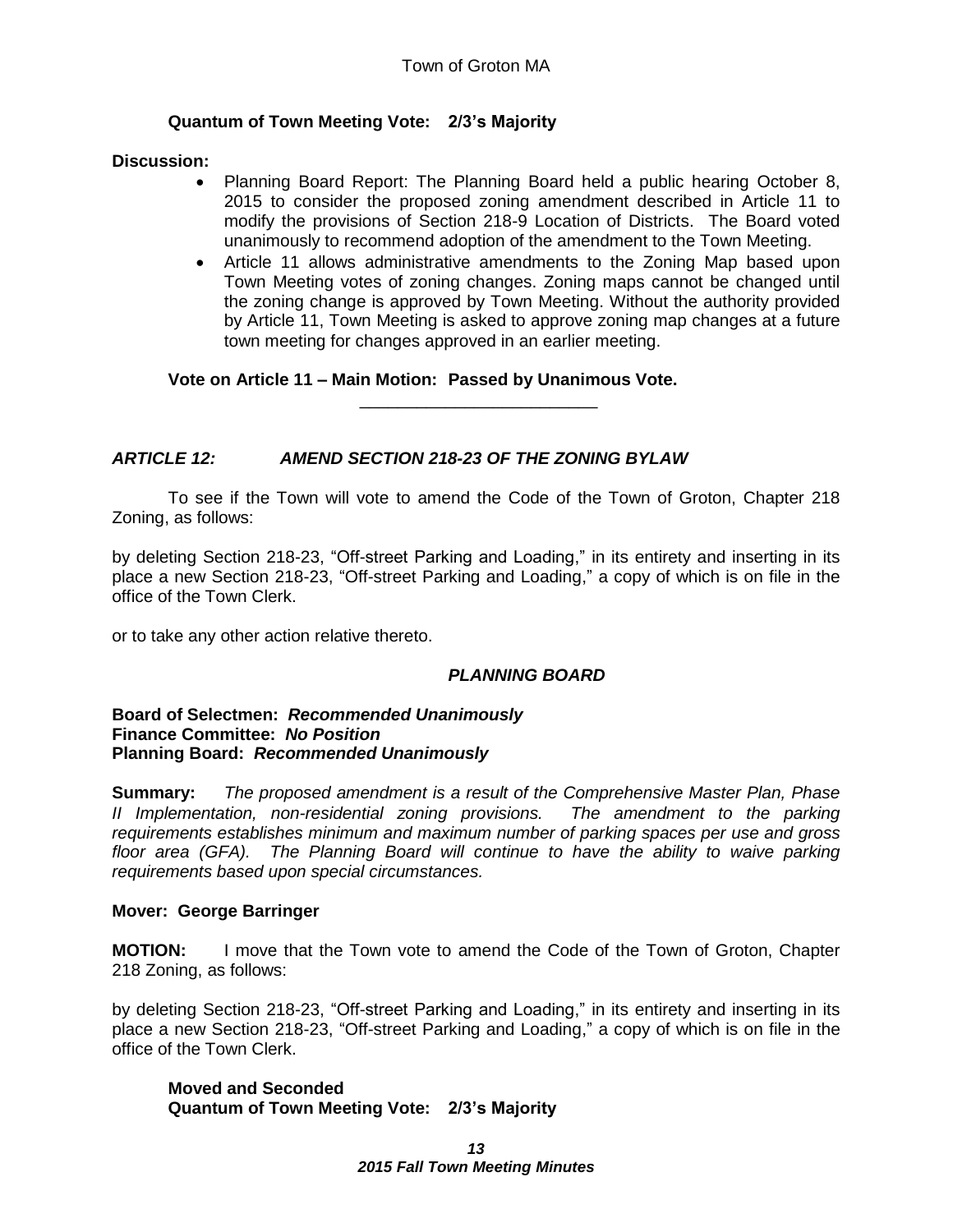#### **Discussion:**

 Planning Board Report: The Planning Board held a public hearing October 8, 2015 to consider the proposed zoning amendment described in Article 12 to amend Sections 218-23 Off Street Parking and Loading. The Board voted unanimously to recommend adoption of the amendment to the Town Meeting.

#### **Vote on Article 12 – Main Motion: Passed by Unanimous Vote**

\_\_\_\_\_\_\_\_\_\_\_\_\_\_\_\_\_\_\_\_\_\_\_\_\_

#### *ARTICLE 13: AMEND THE ZONING BYLAW OF THE TOWN OF GROTON*

To see if the Town will vote to amend the Code of the Town of Groton, Chapter 218 Zoning, as follows:

by deleting item (2) of paragraph F in Section 218-25.1, "Personal Wireless Services Facilities," which reads as follows:

(2) Any extension, addition of cells or construction of a new or a replacement personal wireless services facility or accessory structures, buildings or equipment shall require the issuance of a new special permit under this chapter or an amendment to a special permit previously issued under this Chapter.

And inserting in its place Items (2) and (3) to read as follows:

(2) Any extension in height of an existing tower, expansion of a base station, or construction of a new or a replacement personal wireless services tower shall require the issuance of a new special permit under this chapter or an amendment to a special permit previously issued under this chapter.

(3) Any eligible facilities request, defined in 47 U.S.C. Section 1455(a) as a request for modification of an existing wireless tower or base station that involves: (A) collocation of new transmission equipment; (B) removal of transmission equipment; or (C) replacement of transmission equipment; shall be subject to Minor Site Plan Review by the Land Use Director and Building Commissioner. (Refer to § 218-25C(1) Minor Site Plan Review.)

And by adding the word "Modifications" to the title of paragraph F, so that it reads as follows:

"Approval of special permit applications; Modifications."

or to take any other action relative thereto.

#### *PLANNING BOARD*

**Board of Selectmen:** *Recommended Unanimously* **Finance Committee:** *No Position* **Planning Board:** *Recommended Unanimously*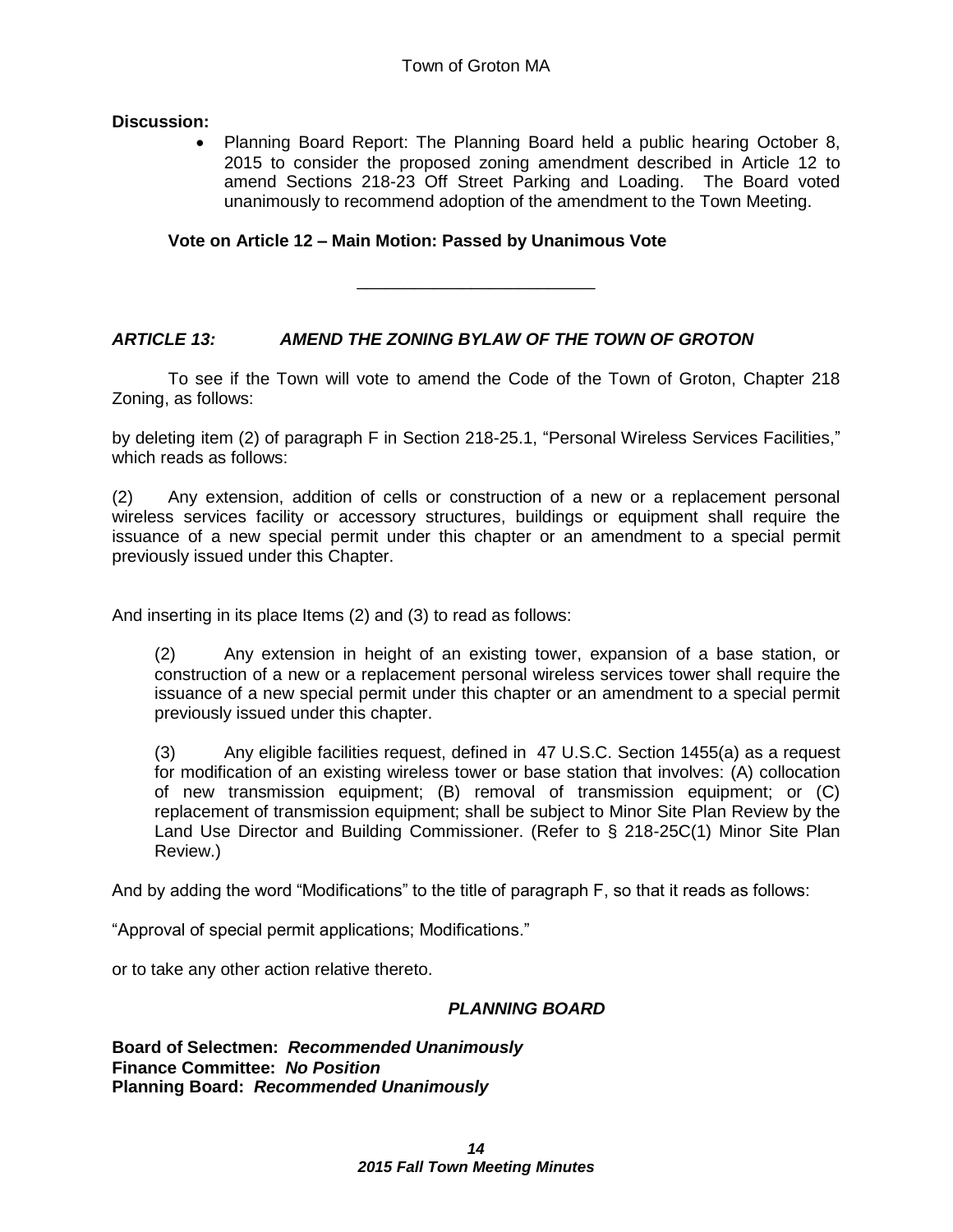**Summary:** *The proposed amendment will bring the Zoning Bylaw into compliance with the most recent amendment to the Federal Telecommunications Act of 1996 and applicable FCC regulations. Collocation and replacing equipment on an existing tower or within existing base stations will no longer require a special permit from the Planning Board. The changes will be subject to Minor Site Plan Review by the Land Use Director and Building Commissioner.*

#### **Mover: John Giger**

**MOTION:** I move that the Town vote to amend the Code of the Town of Groton, Chapter 218 Zoning, Section 218-25.1, as set forth in Article 13 of the Warrant for the October 19, 2015 Fall Town Meeting.

#### **Moved and Seconded Quantum of Town Meeting Vote: 2/3's Majority**

#### **Discussion:**

 Planning Board Report: The Planning Board held a public hearing October 8, 2015 to consider the proposed zoning amendment described in Article 13 to amend Sections 218-25.1 Personal Wireless Services Facilities. The Board voted unanimously to recommend adoption of the amendment to the Town Meeting.

#### **Vote on Article 13 – Main Motion: Passed by Unanimous Vote**

#### *ARTICLE 14: AMEND THE ZONING BYLAW OF THE TOWN OF GROTO***N**

To see if the Town will vote to amend the Code of the Town of Groton, Chapter 218 Zoning, as follows:

\_\_\_\_\_\_\_\_\_\_\_\_\_\_\_\_\_\_\_\_\_\_\_\_\_

1. in Section 218-26, Flexible Development, by deleting item (1) of Paragraph D, Procedures, which reads as follows:

D. Procedures. Flexible development may be authorized upon the issuance of a special permit by the Planning Board. An application for flexible development shall be filed in accordance with the rules and regulations of the Planning Board.

(1) Where the flexible development is a subdivision of land, a development plan conforming to the requirements for a preliminary plan as set forth in the Subdivision Rules and Regulations of the Planning Board. Final engineering details regarding flexible development may be provided during the course of definitive plan review. In the event that the flexible development does not involve the subdivision of land, the development plan shall conform to the requirements for the applicable plan as set forth in such rules and regulations.

And by inserting in its place the following:

D. Procedures. Flexible development may be authorized upon the issuance of a special permit by the Planning Board. An application for flexible development shall be filed in accordance with the rules and regulations of the Planning Board.

(1) Where the flexible development is a subdivision of land, a development plan conforming to the requirements for a definitive plan as set forth in the Subdivision Rules and Regulations of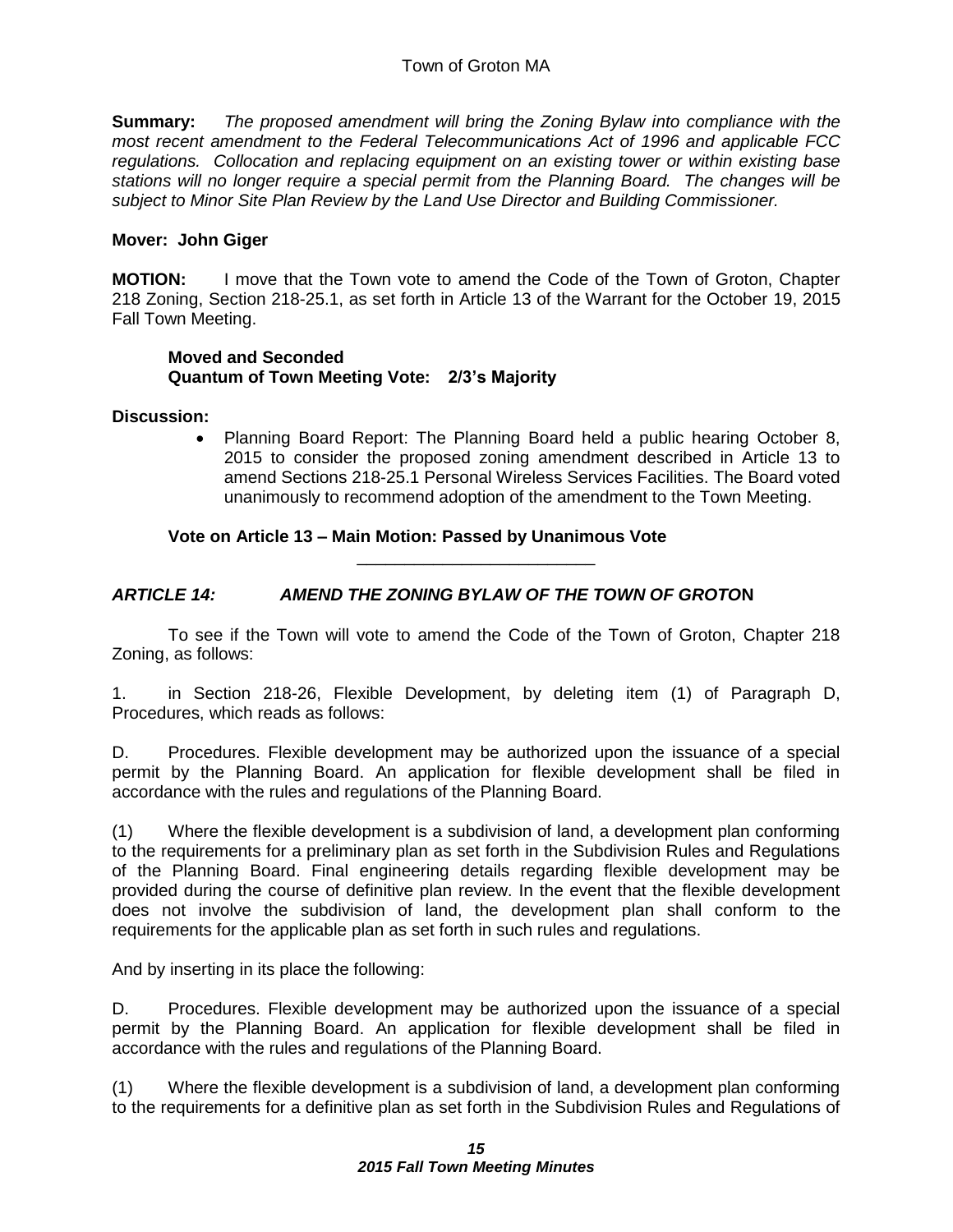the Planning Board shall be submitted to the Planning Board. The special permit application shall be submitted concurrently with the application for approval of a definitive plan. In the event that the flexible development does not involve the subdivision of land, the development plan shall conform to the requirements for a definitive plan as set forth in the Subdivision Rules and Regulations.

- 2. Adding the following items to Paragraph F of Section 218-26, Modification of lot requirements:
	- 4) Lot frontage. The minimum frontage of any lot shall not be less than 40 ft.

5) Individual lot area. The minimum area of any individual lot shall not be less than 10,000 square feet.

or to take any other action relative thereto.

#### *PLANNING BOARD*

#### **Board of Selectmen:** *Recommended Unanimously* **Finance Committee:** *No Position* **Planning Board:** *Recommended Unanimously as Amended*

**Summary:** *The proposed amendment will change the submission requirements for special permits for Flexible Development plans. At the present time, special permit plans are submitted with preliminary subdivision plans. The amendment will require submission of special permit plans with definitive subdivision plans when more engineering data is available. The amendment also reestablishes minimum lot frontage and lot area requirements in Flexible Developments.*

#### **Mover: Russel Burke**

**MOTION:** I move that the Town vote to amend the Code of the Town of Groton, Chapter 218 Zoning, Section 218-26, as set forth in Article 14 of the Warrant for the October 19, 2015 Fall Town Meeting.

**Moved and Seconded Quantum of Town Meeting Vote: 2/3's Majority**

#### **MOTION TO AMEND Article 14 – Main Motion Russell Burke**

I move to amend the main motion under Article 14 by deleting Item (1) under Section 218-26D Procedures and substituting the following language:

 (1) Where the flexible development is a subdivision of land, a development plan consistent with the requirements set forth in the Subdivision Rules and Regulations<sup>1</sup> shall be submitted to the Planning Board. Final engineering details regarding flexible development shall be provided as specified by the Planning Board during the course of plan review. In the event that the flexible development does not involve the subdivision

<sup>1</sup> See Chapter 381, Part 1, Subdivision Rules and Regulations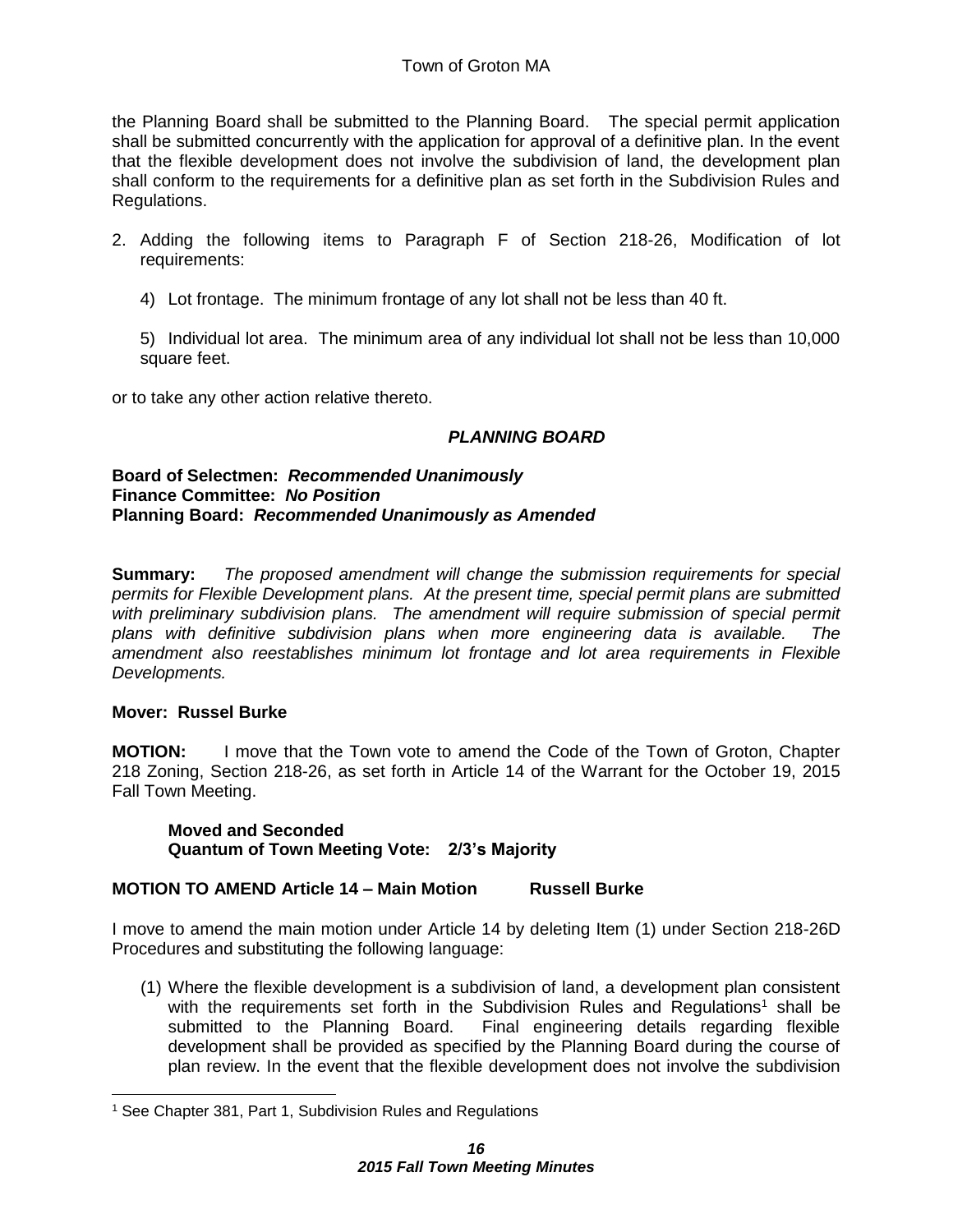of land, the development plan shall conform to the requirements for the applicable plan as set forth in such rules and regulations.

#### **Moved and Seconded Quantum: Majority**

#### **Discussion:**

- Planning Board Report: The Planning Board held a public hearing on October 8, 2015, continued on October 15, 2015, to consider the proposed amendment to Section 218-26 Flexible Development. In response to concerns expressed at the public hearing, the Board voted unanimously to propose an amendment to the main motion under Article 14. The Board voted unanimously to recommend adoption of the main motion, as amended.
- Ms. Eliot stated that questions on the amendment were better addressed in a public hearing, and motion to indefinitely postpone Article 14.

#### **MOTION to Indefinitely Postpone Article 14 Anna Eliot**

I move that Article 14 be indefinitely Postponed.

**Moved and Seconded Quantum: Majority**

**Discussion:**

- Mr. Burke stated that the Planning Board heard concerns about the original article in its public meetings, and crafted this amendment to address the concerns. He asked Town Counsel if the amendment was in error.
- Town Counsel Mr. Doneski stated that there was no legal due process issue, but this vote would rather address what the voters felt was appropriate.

**Vote on Motion to Indefinitely Postpone Article 14: Did Not Pass Vote on Motion to Amend Article 14: Passed by Majority Vote Vote on Article 14- Main Motion as Amended: Passed by 2/3rds Majority** 

\_\_\_\_\_\_\_\_\_\_\_\_\_\_\_\_\_\_\_\_\_\_\_\_\_

#### *ARTICLE 15: AMEND CHAPTER 196 "SIGNS" OF THE GROTON CODE*

To see if the Town will vote to amend Chapter 196, "Signs," of the Town of Groton Code by deleting Chapter 196 in its entirety and inserting in its place a new Chapter 196, "Signs," a copy of which is on file in the office of the Town Clerk, or to take any other action relative thereto.

#### *BOARD OF SELECTMEN*

#### **Board of Selectmen:** *Recommended Unanimously* **Finance Committee:** *No Position* **Sign Committee:** *Recommended Unanimously*

**Summary:** *In 2010, Town Meeting amended Chapter 196 by completely overhauling the Sign Bylaw and providing a new bylaw that allowed greater flexibility for businesses and*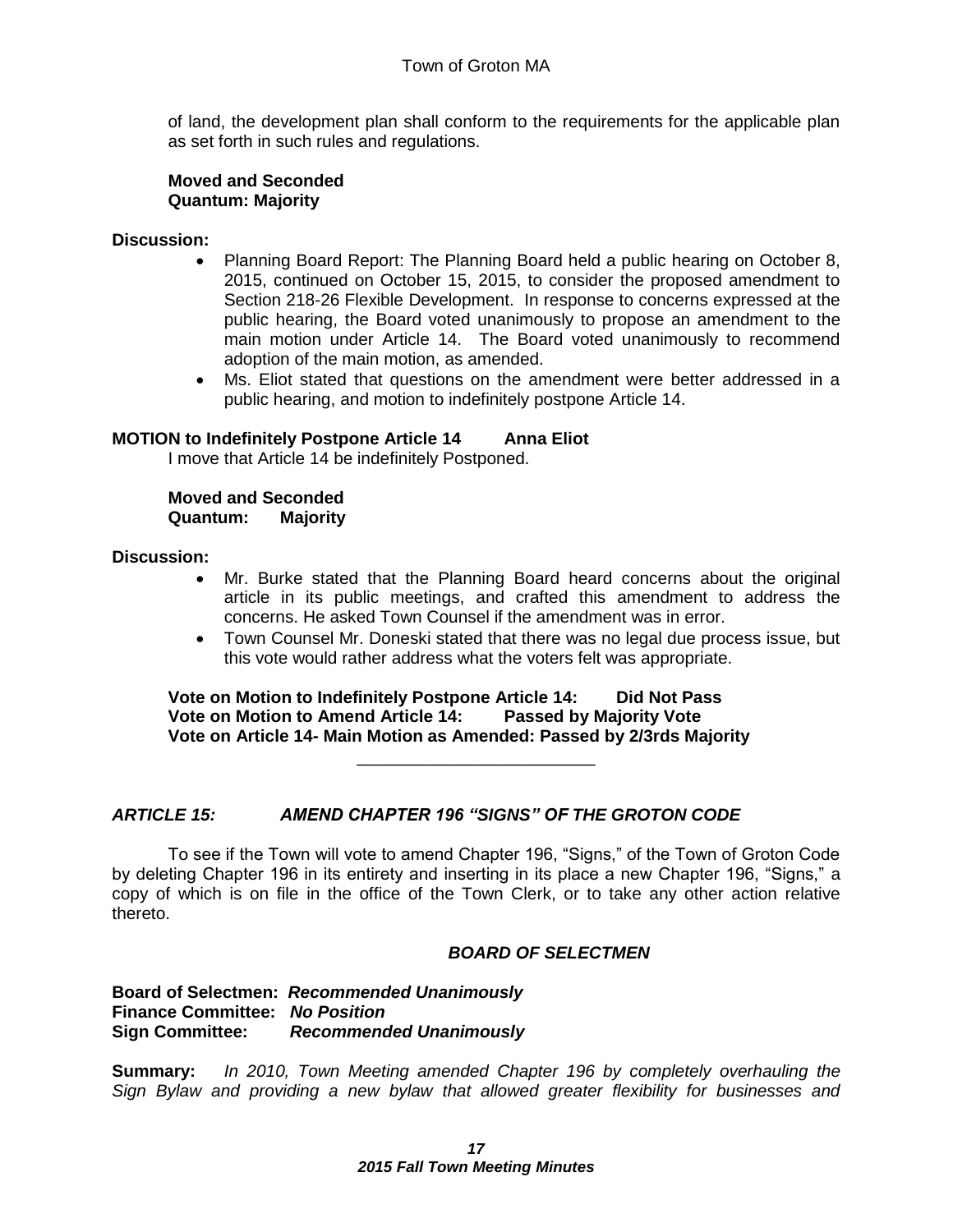*residents, while still maintaining the important qualities of the former Sign Bylaw. The new bylaw has been in existence for five years and has been very successful. That said, after a complete review of Chapter 196, the Sign Committee is recommending minor amendments to the Sign Bylaw to address issues that have arisen over the past five years with the implementation of the new bylaw. The Sign Committee will provide a complete report to the 2015 Fall Town Meeting.*

#### **Mover: Peter Cunningham**

**MOTION:** I move that the Town vote to amend Chapter 196, "Signs," of the Town of Groton Code by deleting Chapter 196 in its entirety and inserting in its place a new Chapter 196, "Signs," a copy of which is on file in the office of the Town Clerk.

**Moved and Seconded Quantum of Town Meeting Vote: Majority Vote on Article 15 – Main Motion: Passed by Unanimous Vote** 

#### *ARTICLE 10: CENTRAL MASSACHUSETTS MOSQUITO CONTROL PROJECT*

To see if the Town will vote to become a member of the Central Massachusetts Mosquito Control Project for a minimum of three (3) years, pursuant to Massachusetts General Laws Chapter 252, Section 5A, Chapter 583 of the Acts of 1973 and any other enabling authority, or take any other action relative thereto.

\_\_\_\_\_\_\_\_\_\_\_\_\_\_\_\_\_\_\_\_\_\_\_\_\_

#### *BOARD OF HEALTH*

**Board of Selectmen:** *Recommended (2 In Favor, 1 Against – Petropoulos, 2 Abstained – Eliot, Schulman)* **Finance Committee:** *Recommended (4 In Favor, 3 Against – Green, Robertson, Bacon)*

**Summary:** *The Central Massachusetts Mosquito Control Project (CMMCP) is a mosquito control project established by legislative act, Chapter 583 of the Acts of 1973. It operates under an assessment procedure and provides a year-round program of mosquito control in 39 cities and towns in both Middlesex and Worcester counties. Services offered include larval and adult mosquito surveillance, larval and adult mosquito control, public education, ditch cleaning and maintenance and research/control efficacy. The program is tailored to meet the specific needs of the member cities and towns, and residents can opt out of any part of the program. Spraying is done at residents' request. It is anticipated that the Town will be assessed an annual fee of \$73,000 on our Cherry Sheet for a minimum of three (3) years for a total of \$219,000.* 

#### **Mover: Anna Eliot**

**MOTION:** I move that the Town vote to become a member of the Central Massachusetts Mosquito Control Project for a minimum of three (3) years, pursuant to Massachusetts General Laws Chapter 252, Section 5A, Chapter 583 of the Acts of 1973 and any other enabling authority.

**Moved and Seconded Quantum of Town Meeting Vote: Majority**

**Discussion:**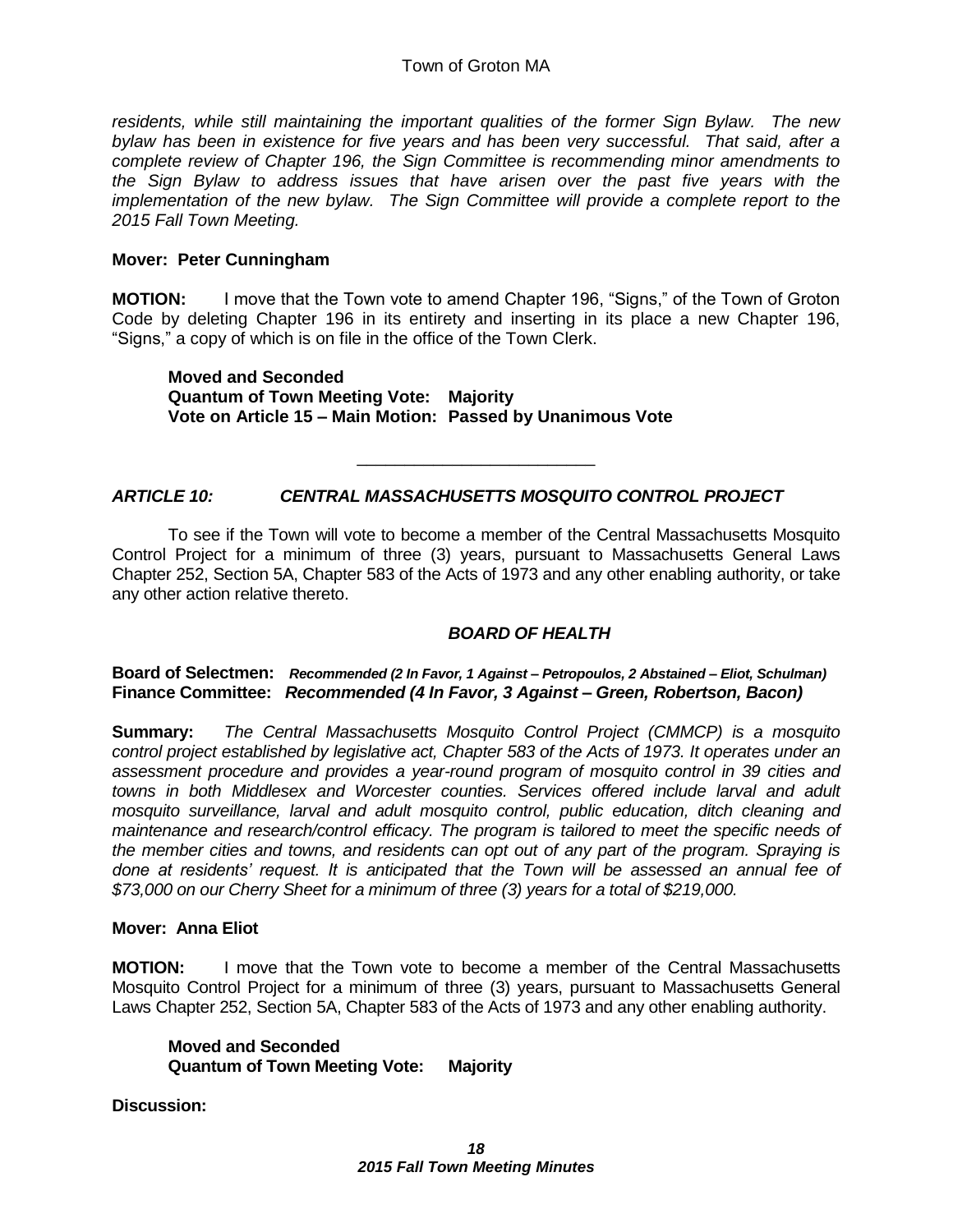#### Town of Groton MA

- Mr. Deschamps, director of the CMMCP, gave a presentation on the program.
- Mr. Giger: The Sargisson Beach Committee voted 3-4-1 with 1 absent on October 19 to support this article. It is felt this will increase the safety of Sargisson Beach.
- Dr. Horowitz, Board of Health, stated it is important for the Town to know the mosquito status. CMMCP is the only tester.
- Mr. Hargraves: The Finance Committee voted 4-3 to support the article.
- Mr. Delaney said that CMMCP activities will help with land clearing and beaver mitigation.
- Mr. Petropoulos stated that the Board of Selectmen unanimously opposed this article because of budget considerations.
- Ms. Metzger stated that the Mass Department of Public Health (DPH) recommends spraying when the level of threat is reached. DPH depends upon mosquito control projects to get data, but does not dictate spraying. Individual property owners can opt out but the Town must accept the program. Ms. Metzger is opposed to the article if the Town cannot opt out of spraying. The program does not guarantee mosquito safety. It is not efficient. Treatments can have environmental effects. The risk is not zero, but it is low. Best protection is to use mosquito repellant.
- Mr. Deschamps stated that the product is applied in a targeted manner and is safe for other insects.
- Mr. Hewitt asked who could authorize spraying. Mr. Deschamps stated that residents and or town officials can make requests.
- Ms. Gilbert opposed the article due to its expense and the potential for an increased school funding request.

#### **MOTION TO MOVE THE QUESTION Moved and seconded Quantum: 2/3rds Majority Vote on the MOTION TO MOVE THE QUESTION: Passed by 2/3rds Majority**

**Vote on Article 10 – Main Motion: Did not pass. Seven voters did not contest the ruling of the chair.**

#### **MOTION TO DISSOLVE THE MEETING Moved and Seconded Quantum: Majority Vote on the Motion to Dissolve the Meeting: Unanimous**

#### **The meeting dissolved at 9:18 PM.**

Respectfully submitted,

Michael Bouchard Town Clerk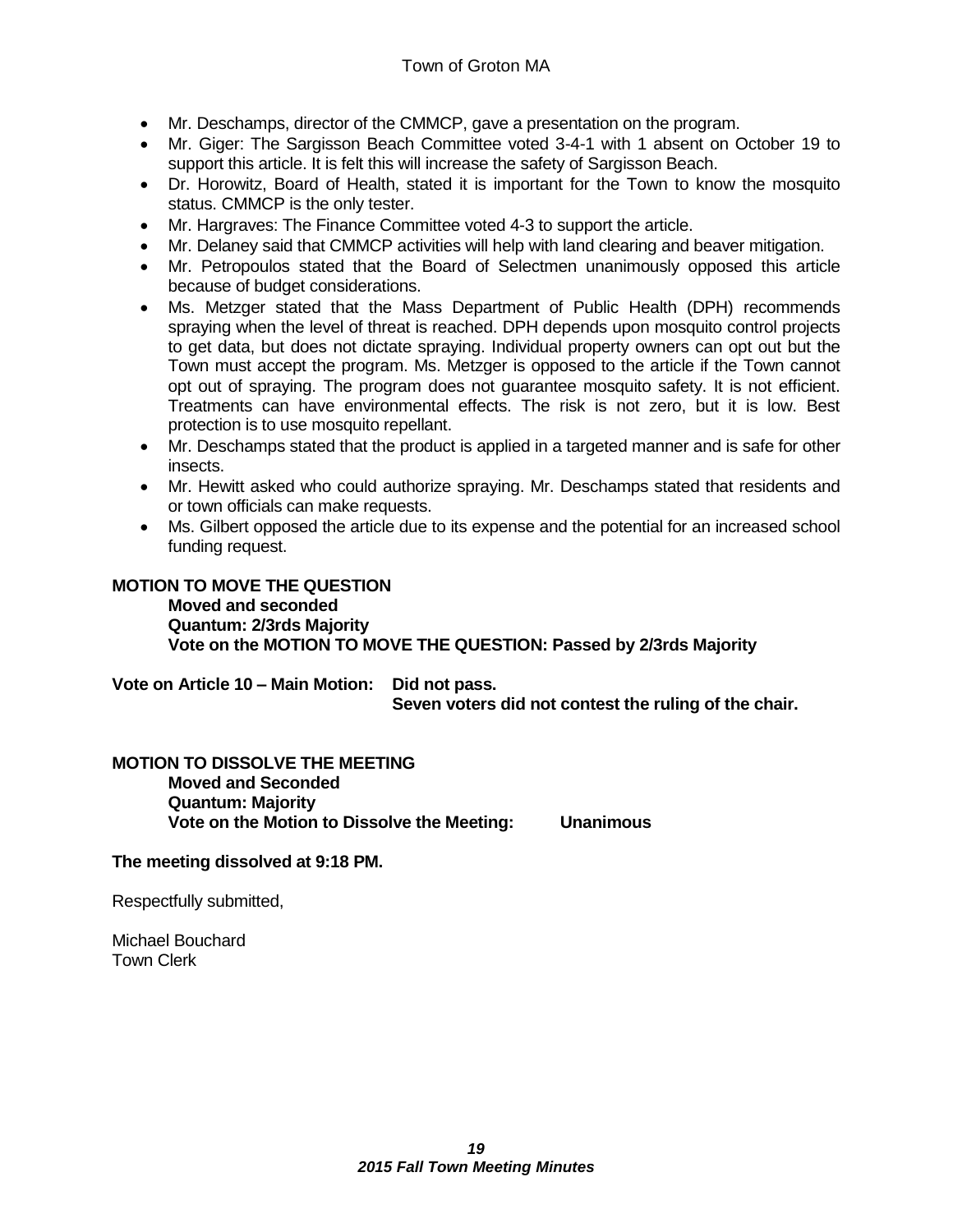Hereof fail not and make return of your doings to the Town Clerk on or before time of said meeting.

Given under our hands this  $29<sup>th</sup>$  Day of September in the year of our Lord Two Thousand Fifteen.

> *John G. Petropoulos* John G. Petropoulos, Chairman

*Anna Eliot* Anna Eliot, Vice Chairman

*Stuart M. Schulman* Stuart M. Schulman, Clerk

*Peter S. Cunningham* Peter S. Cunningham, Member

*Joshua A. Degen* Joshua A. Degen, Member

OFFICERS RETURN Groton, Middlesex

Pursuant to the within Warrant, I have this day notified the Inhabitants to assemble at the time, place, and for the purpose mentioned as within directed. Personally posted by Constable.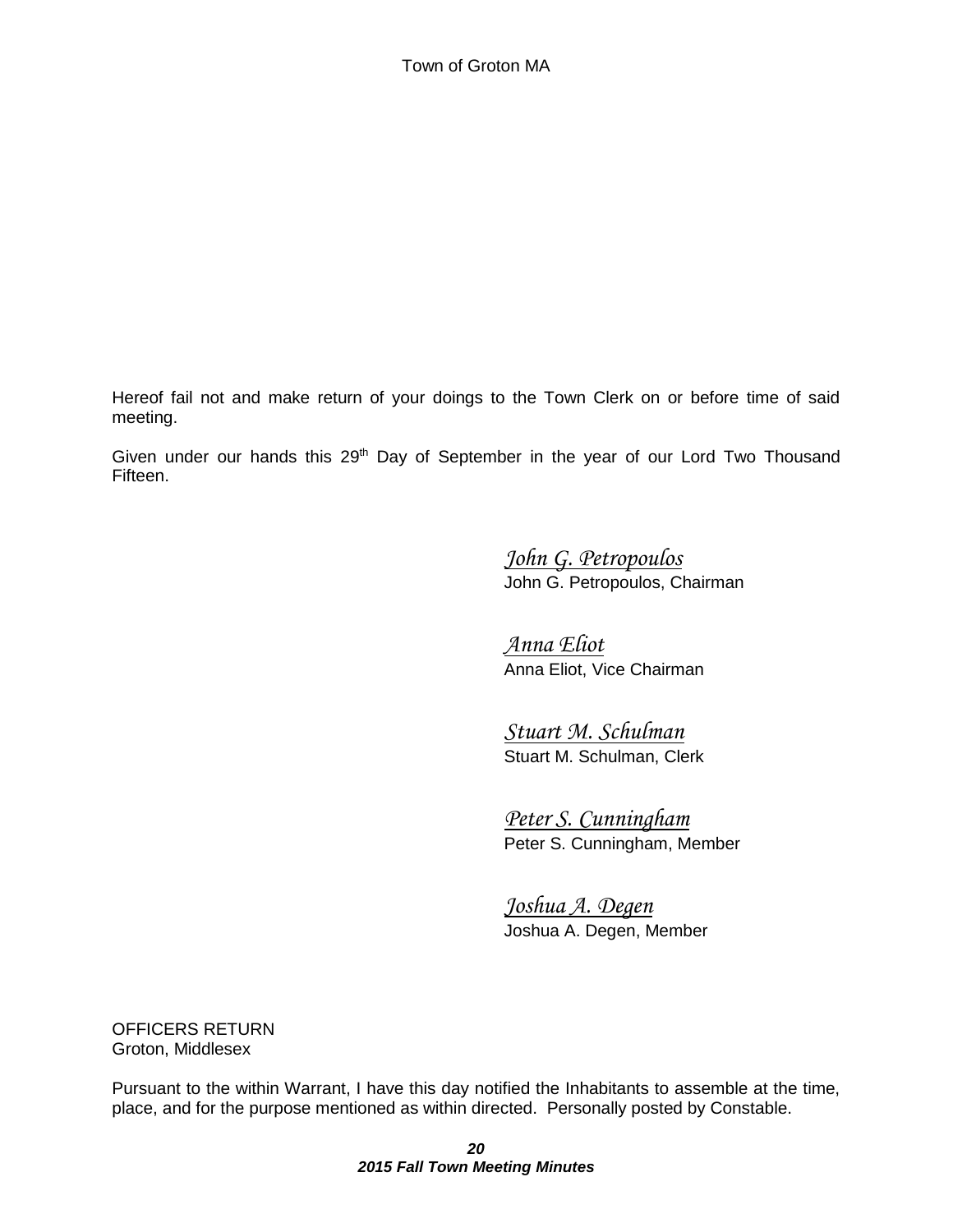$\overline{\phantom{a}}$  , and the contract of the contract of the contract of the contract of the contract of the contract of the contract of the contract of the contract of the contract of the contract of the contract of the contrac **Constable Constable Constable Constable Constable Constable Constable Constable Constable Constable Constable Constable Constable Constable Constable Constable Constable Constable Constable Constable Constable Constable C** 

## **REPORT OF THE TOWN MANAGER TO THE 2015 FALL TOWN MEETING**

The 2015 Fall Town Meeting Warrant contains several warrant articles that seek appropriations, some of which will affect the Tax Rate and some which will have no further impact on taxes. The purpose of this report is to provide the residents and taxpayers with a summary of these articles and what impact they will have on the Fiscal Year 2016 Tax Rate.

As you will recall, the 2015 Spring Town Meeting voted a budget of \$33,298,830 which was \$100,000 under the levy limit based on our best estimate of revenues at that time. Since that time, we have begun to get a better picture of our estimates. Most importantly, in July, the Commonwealth finalized its budget and provided the Town with its final State Aid Estimates. Further, the Assessors continue to work toward the finalization of the Town's new growth. They should have it certified by the end of October. At this time, I am pleased to say that both of these amounts have come in essentially on budget, with slight increases in both accounts. The following chart provides the difference between what was originally estimated and what we are estimating at this time:

|                                                                                                                                                | Original                                                                                      | <b>Current</b>                                                                   | <b>Difference</b>                             |
|------------------------------------------------------------------------------------------------------------------------------------------------|-----------------------------------------------------------------------------------------------|----------------------------------------------------------------------------------|-----------------------------------------------|
| <b>State Aid</b><br><b>State Charges</b><br>Snow & Ice Deficit<br><b>Off-Set Receipts</b><br><b>Property Tax Levy</b><br><b>Local Receipts</b> | 856,252<br>\$<br>106,992<br>\$<br>155,224<br>S<br>20,000<br>\$<br>\$29,217,602<br>\$3,633,192 | 856,513<br>81,969<br>\$<br>144,388<br>S<br>17,814<br>\$29,218,484<br>\$3,633,192 | 261<br>\$25,023<br>\$10,836<br>\$2,186<br>882 |
|                                                                                                                                                |                                                                                               |                                                                                  |                                               |

#### **Additional Revenues \$39,188**

With this additional revenue, the approved budget is now \$139,188 under the levy limit. Since the original budget was voted, we have been attempting to address several issues that require attention. Article 2 of the Warrant proposes to amend the original budget in some line items. In addition, the Department of Revenue has certified the Town's Free Cash at \$1,009,092. Free Cash will be used to fund several of the Articles contained in the Warrant. The use of "Free Cash" will not impact the tax rate. We will not be proposing the use of any of the excess levy capacity at the Fall Town Meeting.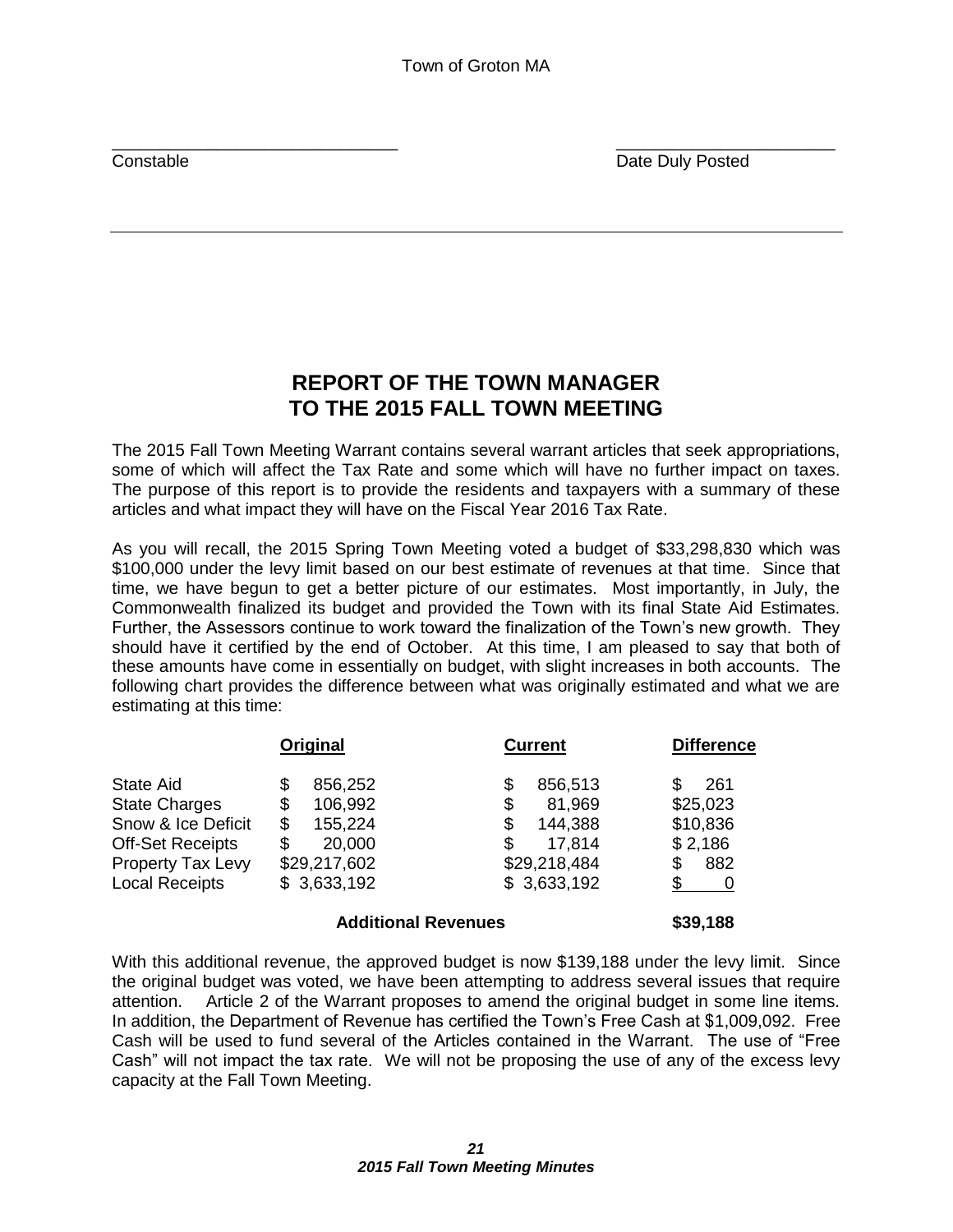The following is a summary of Warrant Articles requesting funding:

| Article 1:       | <b>Unpaid Bills</b> |         | Amount Requested: \$5,000 |
|------------------|---------------------|---------|---------------------------|
| Turf Unlimited - |                     | \$5,000 |                           |
|                  | Total               | \$5,000 |                           |
|                  |                     |         |                           |

#### *Article 2: Budget Amendments Amount Requested: \$76,500*

The proposed funding for this Article will come from taxation and will impact the Tax Rate (at the conclusion of the summary and explanation will be a chart showing the impact on the FY 2016 Tax Rate). The following is a breakdown of the requests, followed by an explanation:

| Line Item                                                                                                               | Original<br><b>Appropriation</b>                 | <b>New</b><br><b>Appropriation</b>             | <b>Difference</b>                          |
|-------------------------------------------------------------------------------------------------------------------------|--------------------------------------------------|------------------------------------------------|--------------------------------------------|
| <b>Board of Selectmen Expenses</b><br><b>Police Expenses</b><br><b>Fire Expenses</b><br><b>Municipal Building Wages</b> | 2,000<br>S<br>\$190,600<br>\$148,000<br>\$84,728 | \$10,000<br>\$230,600<br>\$168,000<br>\$93,228 | \$8,000<br>\$40,000<br>\$20,000<br>\$8,500 |
| Total                                                                                                                   | \$425,328                                        | \$501,828                                      | \$76,500                                   |

#### *Explanation of Requests*

### **Board of Selectmen Expenses - \$8,000**

There are two specific requests that comprise this appropriation of \$8,000. The first request is for a consultant to assist in the review of the Regional School Agreement. The Board of Selectmen has been working with representatives from Dunstable and the Groton Dunstable Regional School District reviewing the Regional School Agreement. It was determined to hire a consultant to assist in the review of the Agreement. The School Department advertised an RFP for this service and one company responded to the RFP. The Massachusetts Association of Regional Schools (MARS) submitted the only proposal, at a cost of \$13,500, which was accepted. Groton's share will be \$4,500. The second request has to do with the study of the Prescott School. The Municipal Building Committee for the Prescott School has been working very hard to develop a thorough and well thought out proposal for the future of the Prescott School. One of the areas of importance is the actual cost of renovating the building if it were to be designated for community use. In order to obtain the best possible cost estimates, they would like to be able to update the estimates that were contained in the Bargmann Report done for the original Prescott Re-Use Committee. They have reached out to the company that did the original estimates three years ago and they would charge \$3,500 for this update. The update would be based on the proposed use by the Committee.

### **Board of Selectmen:** *Recommended Unanimously*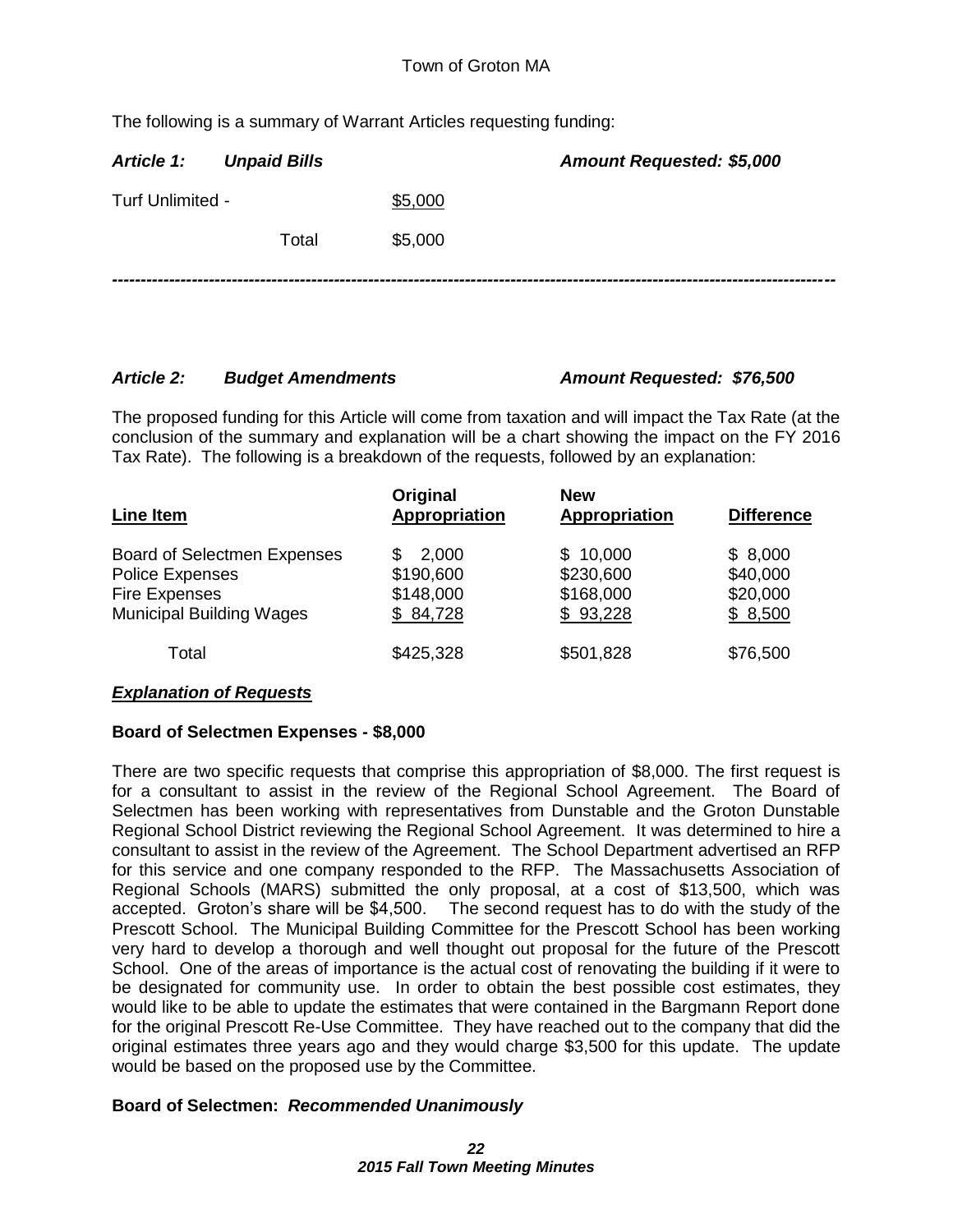**Finance Committee:** *Recommended (Pease Voted Against Prescott Request)*

**-------------------------------------------------------------------------------------------------------------------------------**

#### **Police Expenses - \$40,000**

Last fall, the Town Meeting appropriated \$60,000 to renovate the Public Safety Building after the Fire Department moved into the new Center Fire Station. An additional \$25,000 will be needed to complete the renovations. There have been unforeseen electrical costs. When the rehab began, an electrician was needed to come in for necessary renovations. A number of rooms had just one receptacle in them. Additionally, an electrical panel had to be added to accommodate current technology and leave some room for growth. The electrical renovations are now going to cost between \$12-14K. This expense covers upgrades to bring the building up to code and wiring the building to accommodate future needs. There have also been technology upgrades, wiring and backroom equipment as well as modifications to the dispatch center that would complete the renovations. Please note that all of the painting, cleaning and moving of materials is being completed by Department employees on a voluntary basis. In addition, in FY 2015 we began a multi-year security implementation that would offer many enhanced security features through-out the town. Through this process we contracted with a vendor to implement keycard access doors and high resolution security cameras within the town's larger buildings. We broke this into project phases and started 'Phase I' at the Public Safety Building at 99 Pleasant St (Groton Police Department) in April 2015. Phase I was a larger scope of the project because all of our central hardware would be located there. It required additional cameras and equipment to fully secure the premises for the desired levels of access/surveillance that should be expected of a public safety building. Phase II is planned for FY 2016 and will implement door access and surveillance at 173 Main St (Town Hall). After finalizing project quotes we have found that we require an additional \$15,000 in FY 2016 to complete Phase II. Therefore, the total amount requested for Police Expenses is \$40,000

#### **Board of Selectmen:** *Recommended (4 In Favor, 1 Against – Petropoulos)* **Finance Committee:** *Recommended (6 In Favor, 1 Abstained – Pease)*

**-------------------------------------------------------------------------------------------------------------------------------**

#### **Fire Department Expenses - \$20,000**

The Groton Fire Department is requesting \$20,000 for the purpose of running an on-call firefighter recruit class in the fall/winter timeframe. This recruit class will help bolster the available call staff in all three fire stations. With the continued development in Town, the call volume has similarly grown at a consistent pace. This growth, coupled with the need to balance family and work commitments requires the Groton Fire Department to have a large call department to continue to answer emergency calls. In addition to the need to create balance for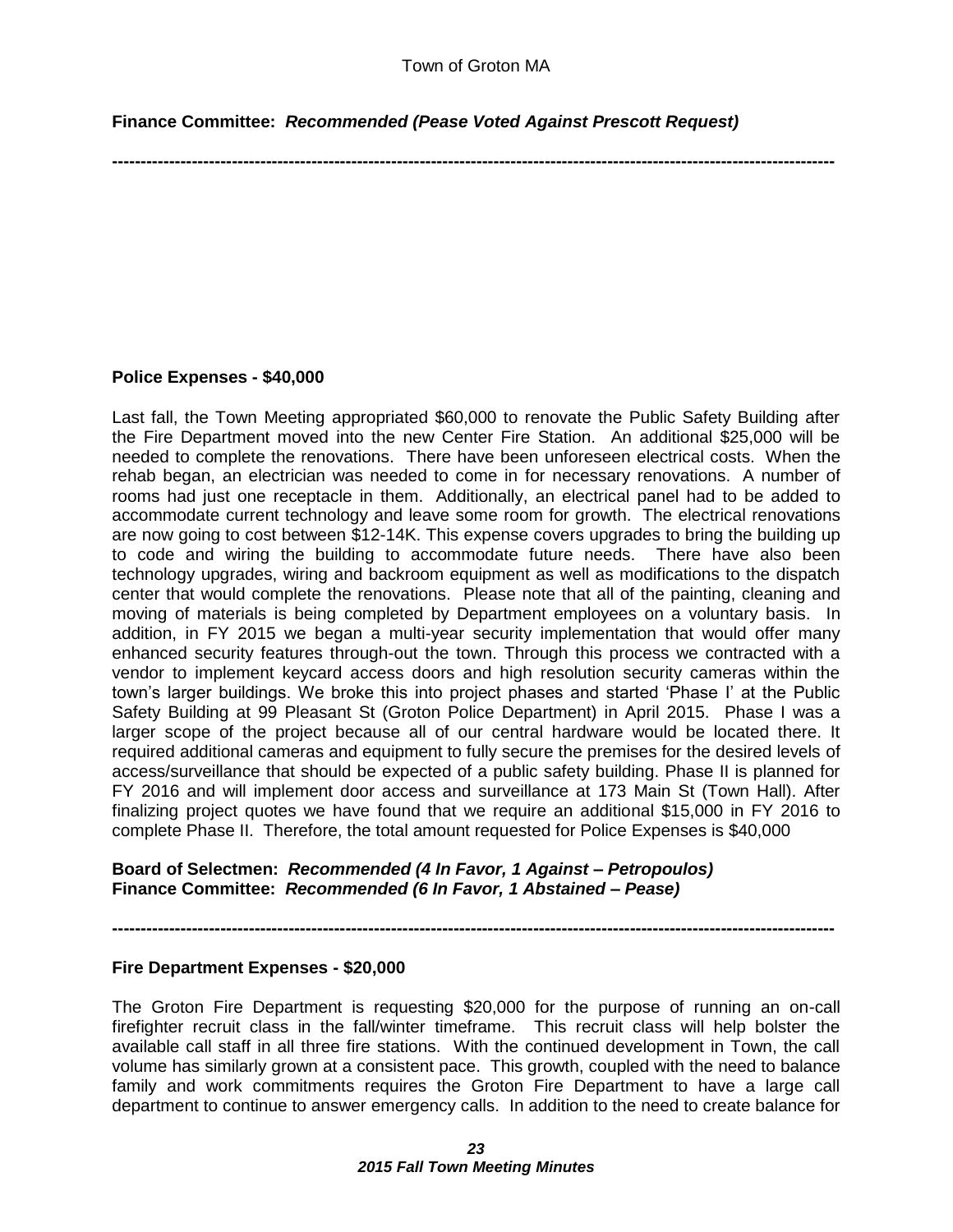members, the nature of on-call services results in turnover often due to these same outside factors. On-call recruit programs and drive of course will cost money in terms of instruction, materials such as books and protective equipment for new personnel.

**Board of Selectmen:** *Recommended Unanimously*  **Finance Committee:** *Recommended Unanimously* 

#### **-------------------------------------------------------------------------------------------------------------------------------**

#### **Municipal Building Wages - \$8,500**

The Department of Public Works has been trying to fill some voids in a couple of areas and has been trying to address them. The DPW Director initiated a solution during the summer months and needs to make it a permanent solution for the Department. The major areas of deficiency are the Transfer Station and in custodial work. At the transfer station, a checker is needed so that the other two employees can continue to do the larger work without interruption. The Department loses minor amounts of revenue when a checker is not available when people dump items without proper bags or in the wrong place. The use of a checker will cut down on these losses. While this issue does not generate enough revenue to fund an employee, it will, however, improve the efficiencies of the operations. There are a couple of areas where additional custodial support is needed. It includes more coverage in the Highway Garage, vacation coverage, learning the complexities of the new fire station, locker rooms at the Country Club on a more frequent basis, the bathroom at Transfer Station, Legion Hall and the new Electric Light Building. This past summer, the Department utilized a contractor who has been working at the Club for almost two years to fill these voids. This position will provide coverage during vacations as well as provide the coverage listed above. To fund this position, funding will come from the Electric Light Department, Country Club and Building Maintenance Wages. The amount requested is the Building Maintenance share of the new position.

#### **Board of Selectmen:** *Recommended (4 In Favor – 1 Against (Petropoulos))* **Finance Committee:** *Recommended Unanimously*

This Article requests that the funding for these requests (\$76,500) come from Free Cash and will have no impact on the FY 2016 Tax Rate. The only change that will impact the Tax Rate is that the overall value of the Town decreased by approximately \$4 million, which will cause a slight increase in the Tax Rate. The impact on the FY 2016 Tax Rate is as follows:

**-------------------------------------------------------------------------------------------------------------------------------**

Original Budget - \$33,298,830 Original Town Valuation - \$1,546,004,928 Original Levy Capacity Used - \$26,826,670 Amount Under the Levy Limit - \$100,000 Original Proposed Tax Rate - \$18.83

Average Tax Bill -  $$7,532$  or \$224 increase over FY 2015

New Proposed Budget - \$33,375,330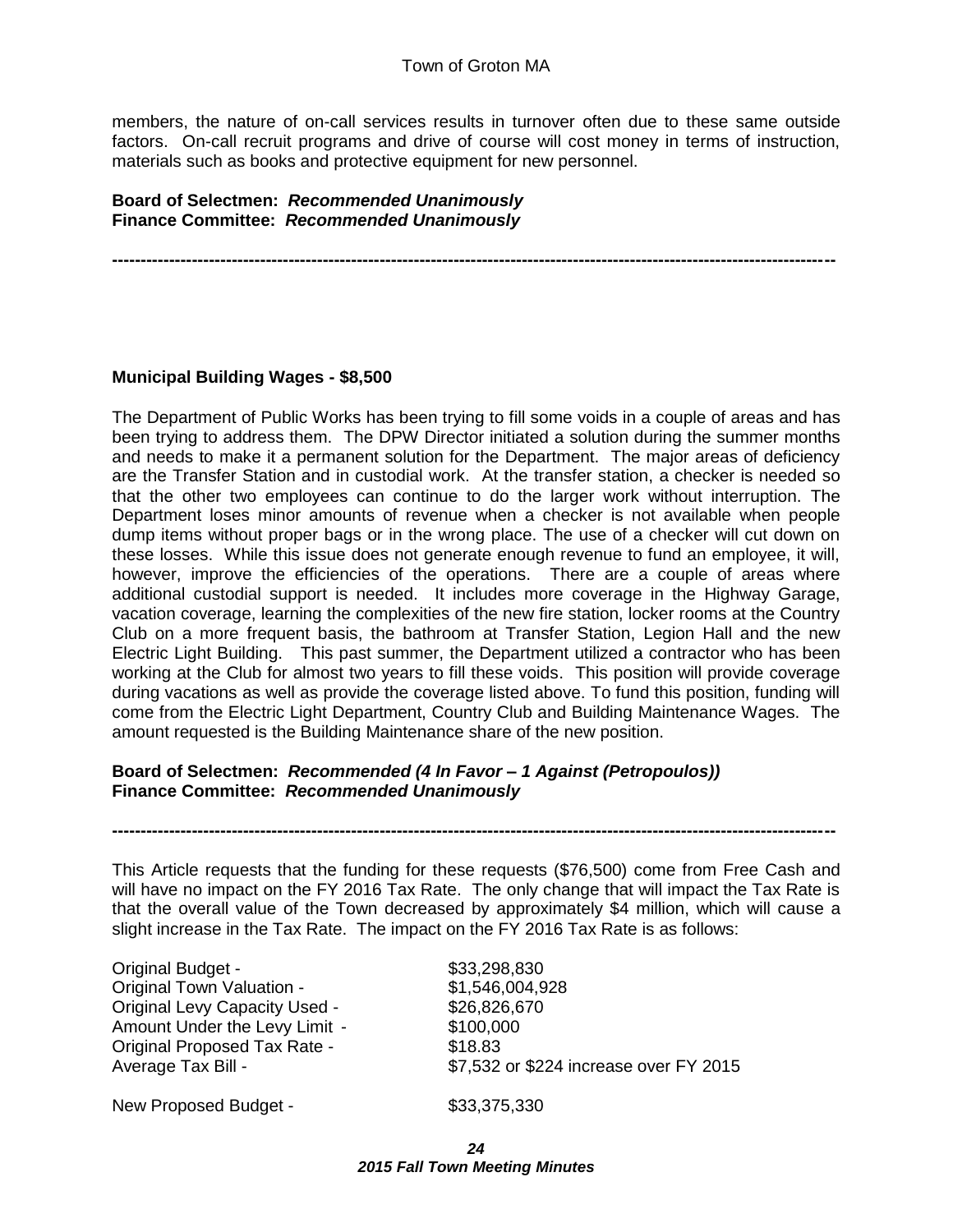**-------------------------------------------------------------------------------------------------------------------------------**

New Town Valuation - \$1,542,429,378 New Levy Capacity Used (w/Growth) \$26,782,686 Amount Under the Levy Limit - \$139,188 New Proposed Tax Rate - \$18.85

Average Tax Bill -  $$7,540$  or \$232 increase over FY 2015

*Article 3 – Capital Stabilization Fund Amount Requested: \$425,000*

The Fund has a balance of \$129,616. The financial management goal is to achieve and maintain a balance in the Capital Stabilization Fund equal to 1.5% of the total annual budget. To meet this level, the Town will need to add \$425,000 to the fund. This funding will come from Free Cash and not affect the Tax Rate.

**-------------------------------------------------------------------------------------------------------------------------------**

#### *Article 4 – Stabilization Fund Amount Requested: \$32,000*

The balance in this fund is \$1.64 million. The financial management goal is to achieve and maintain a balance in the Stabilization Fund equal to 5% of the total annual budget. To meet this level, the Town will need to add \$32,000 to the fund. This funding will come from Free Cash and not affect the Tax Rate.

**-------------------------------------------------------------------------------------------------------------------------------**

#### *Article 5 – Offset the Tax Rate Amount Requested: \$200,000*

The Board of Selectmen is recommending that Town Meeting transfer \$200,000 from Free Cash to offset the tax rate in FY 2016. This will reduce the average tax bill (home valued at \$400,000) by \$52.00.

**-------------------------------------------------------------------------------------------------------------------------------**

#### *Article 7 – Transfer Money to Water Enterprise Amount Requested: \$50,000*

From the Summary in the Warrant: "This Article requests funding from the Water Enterprise Fund Surplus to the Fiscal Year 2016 Water Department's General Expense for Engineering Services related to the Electrical Upgrades and Pump and Motor improvements at the Whitney Pond Well. The final amount needed will be presented to the Fall Town Meeting." This funding will come from Water Revenues and not affect the Tax Rate.

**-------------------------------------------------------------------------------------------------------------------------------**